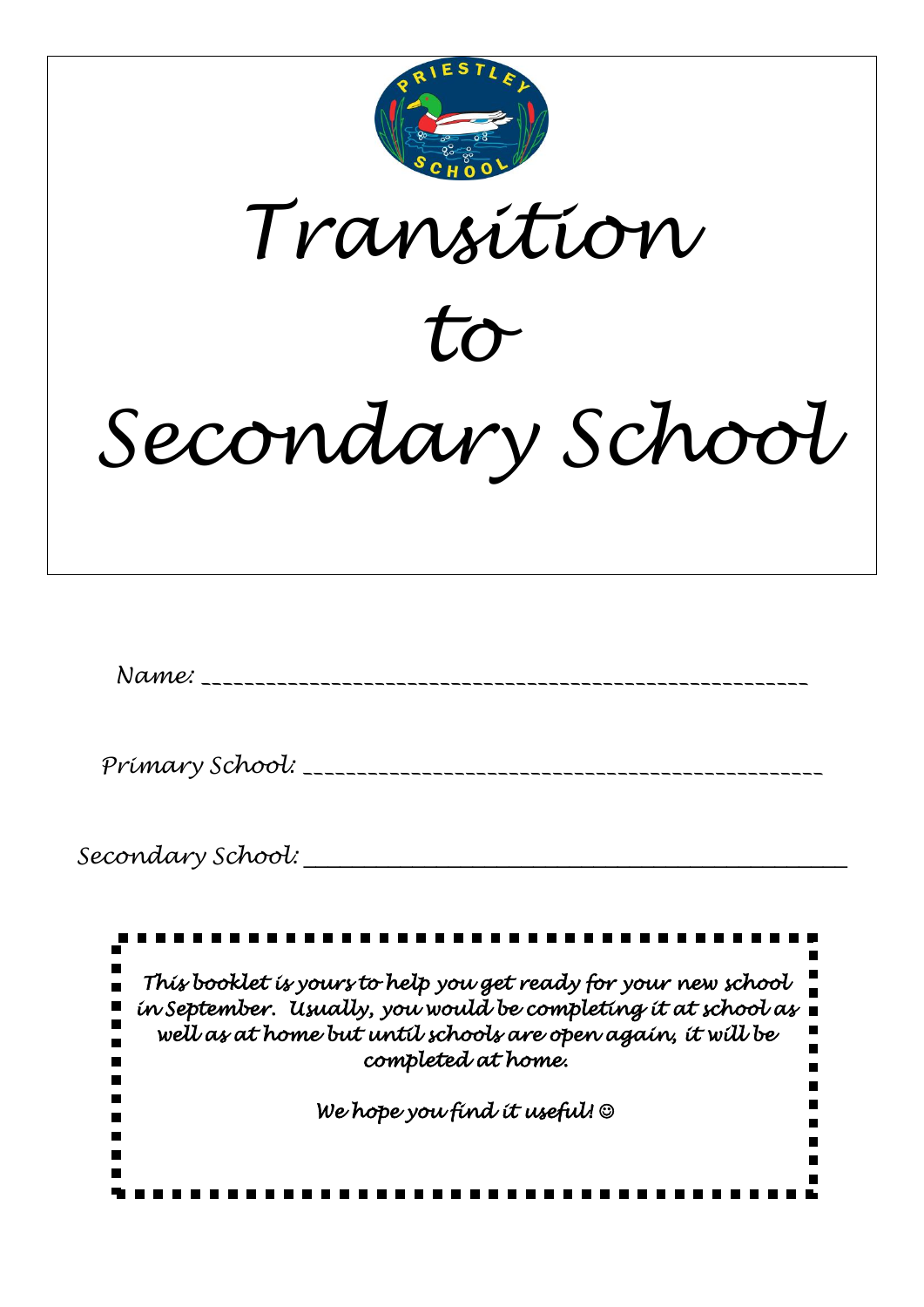# *All about Me*

| Complete the questions below to share with a teacher or a friend                                                                                       |
|--------------------------------------------------------------------------------------------------------------------------------------------------------|
|                                                                                                                                                        |
|                                                                                                                                                        |
|                                                                                                                                                        |
|                                                                                                                                                        |
|                                                                                                                                                        |
|                                                                                                                                                        |
|                                                                                                                                                        |
|                                                                                                                                                        |
|                                                                                                                                                        |
|                                                                                                                                                        |
| Three things I like to do when I'm not in school:                                                                                                      |
|                                                                                                                                                        |
|                                                                                                                                                        |
| Two truths and a lie. (Write two truthful things about yourself and one thing that is not true and ask<br>a friend or teacher to guess which is which) |
|                                                                                                                                                        |

……………………………………………………………………………………

…………………………………………………………………………………….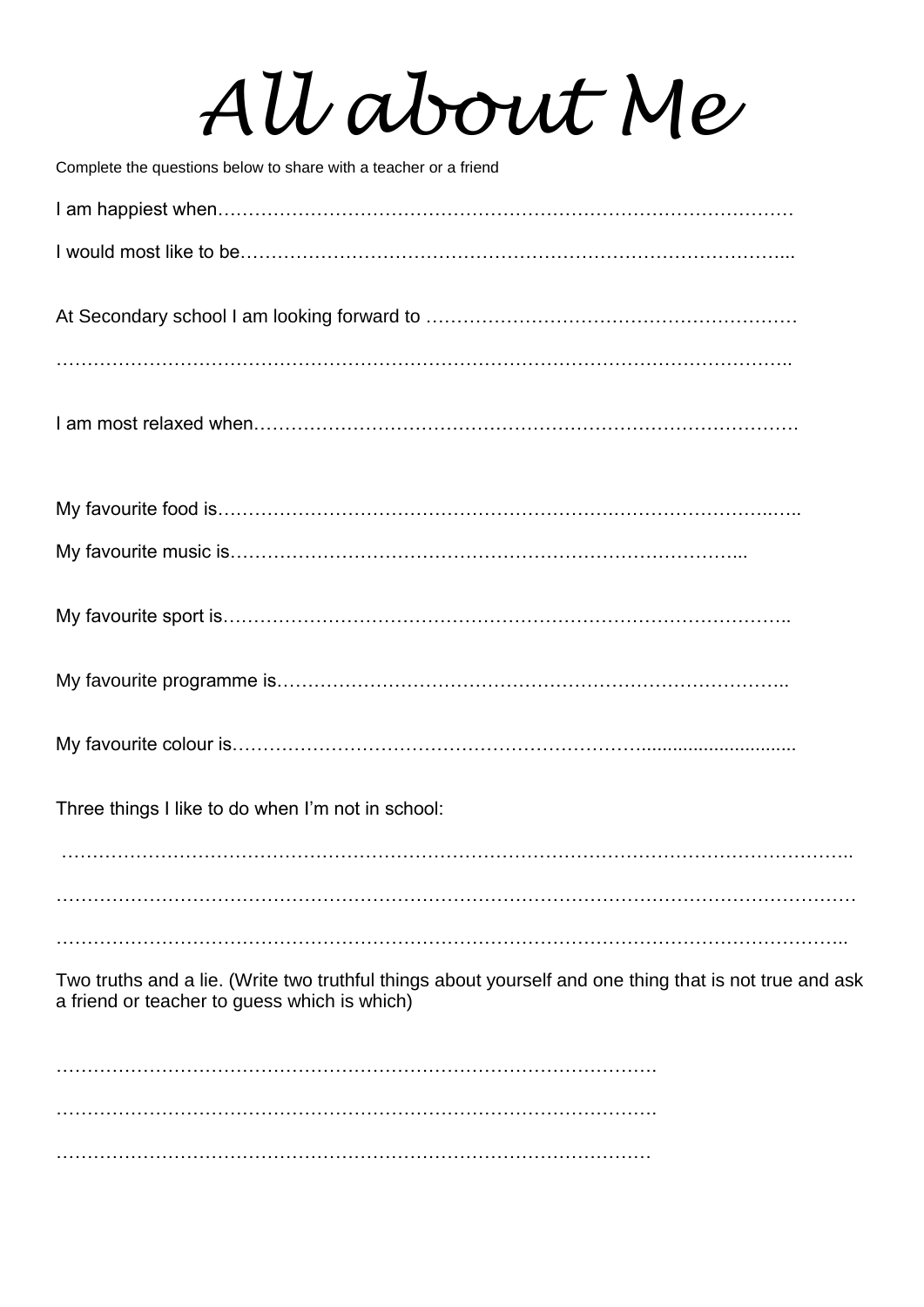# *Secondary School Fact Sheet Work through these questions with your family in the current climate you will need to use the school's website*

**Address: ……………………………………………………………………………**

| <b>Questions about getting</b><br>to school               | Best way to find out | Answer        |
|-----------------------------------------------------------|----------------------|---------------|
| How will I get to school?                                 |                      |               |
| How much will my train<br>fare/bus fare/bus pass<br>cost? |                      |               |
| Who will I go to school<br>with?                          |                      |               |
| <b>Questions about how the</b><br><b>School works</b>     | Best way to find out | <b>Answer</b> |
| What time does school<br>start/finish?                    |                      |               |
| What times are<br>break/lunch times?                      |                      |               |
| What snacks are sold at<br>break time?                    |                      |               |
| Approximately how much<br>will my lunch cost?             |                      |               |
| Where do students go at<br>break/lunch times?             |                      |               |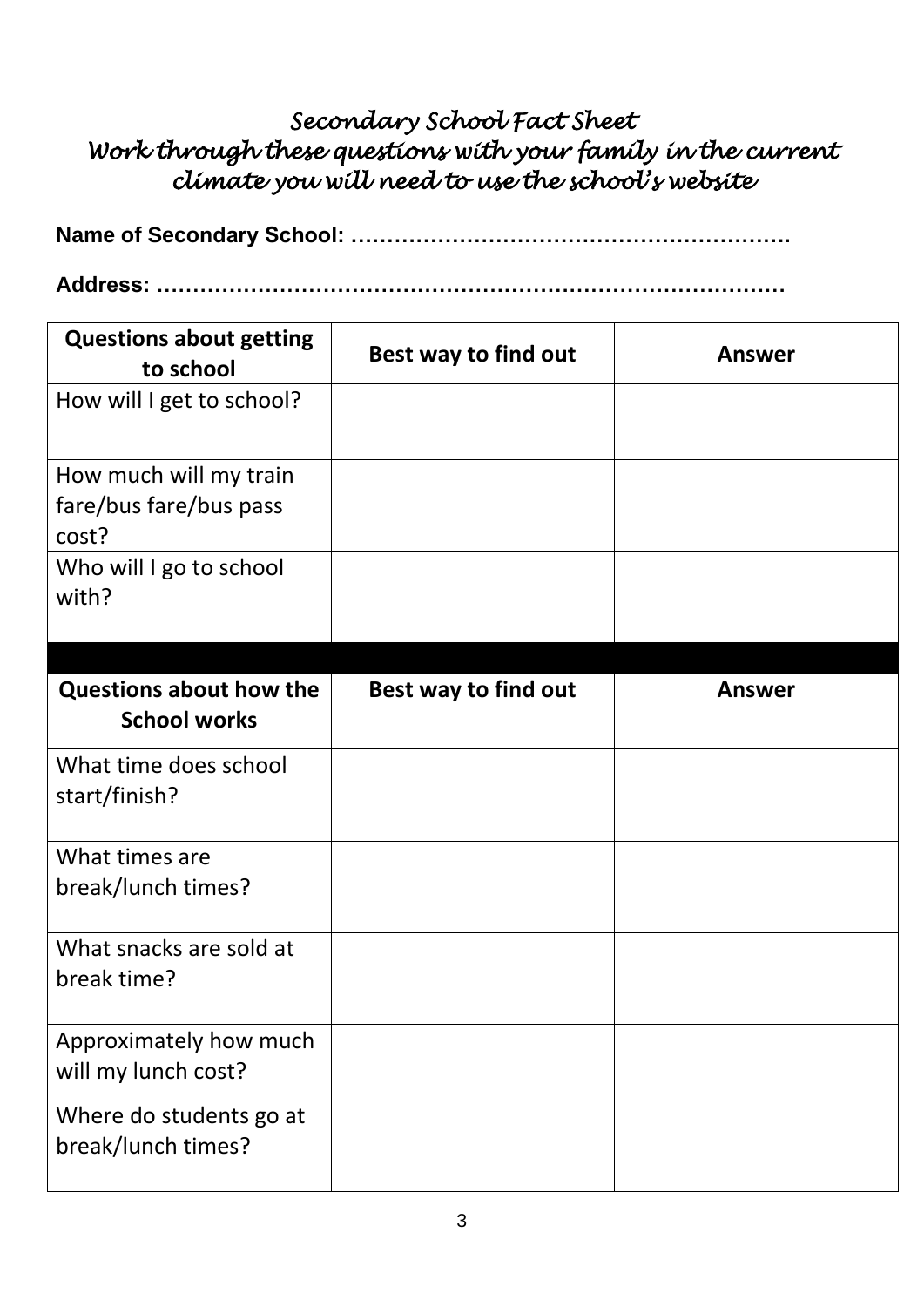| What activities can you do<br>at lunch times?                                                                 |                      |               |
|---------------------------------------------------------------------------------------------------------------|----------------------|---------------|
| Where can I do<br>homework at lunch<br>times?                                                                 |                      |               |
| What activities can you do<br>after school?                                                                   |                      |               |
| How much homework do<br>you get?                                                                              |                      |               |
| Where will my school<br>share my homework?<br>(Showmyhomework;<br>Google classroom; SIMS<br>Learning Gateway) |                      |               |
| What is the reward<br>system?                                                                                 |                      |               |
| What are the<br>consequences for poor<br>behaviour choices?                                                   |                      |               |
| Is there a House System?<br>What House will I be in?                                                          |                      |               |
| Who is the best person to<br>talk to if I am having<br>problems?                                              |                      |               |
| <b>Questions about School</b>                                                                                 |                      |               |
| uniform and equipment                                                                                         | Best way to find out | <b>Answer</b> |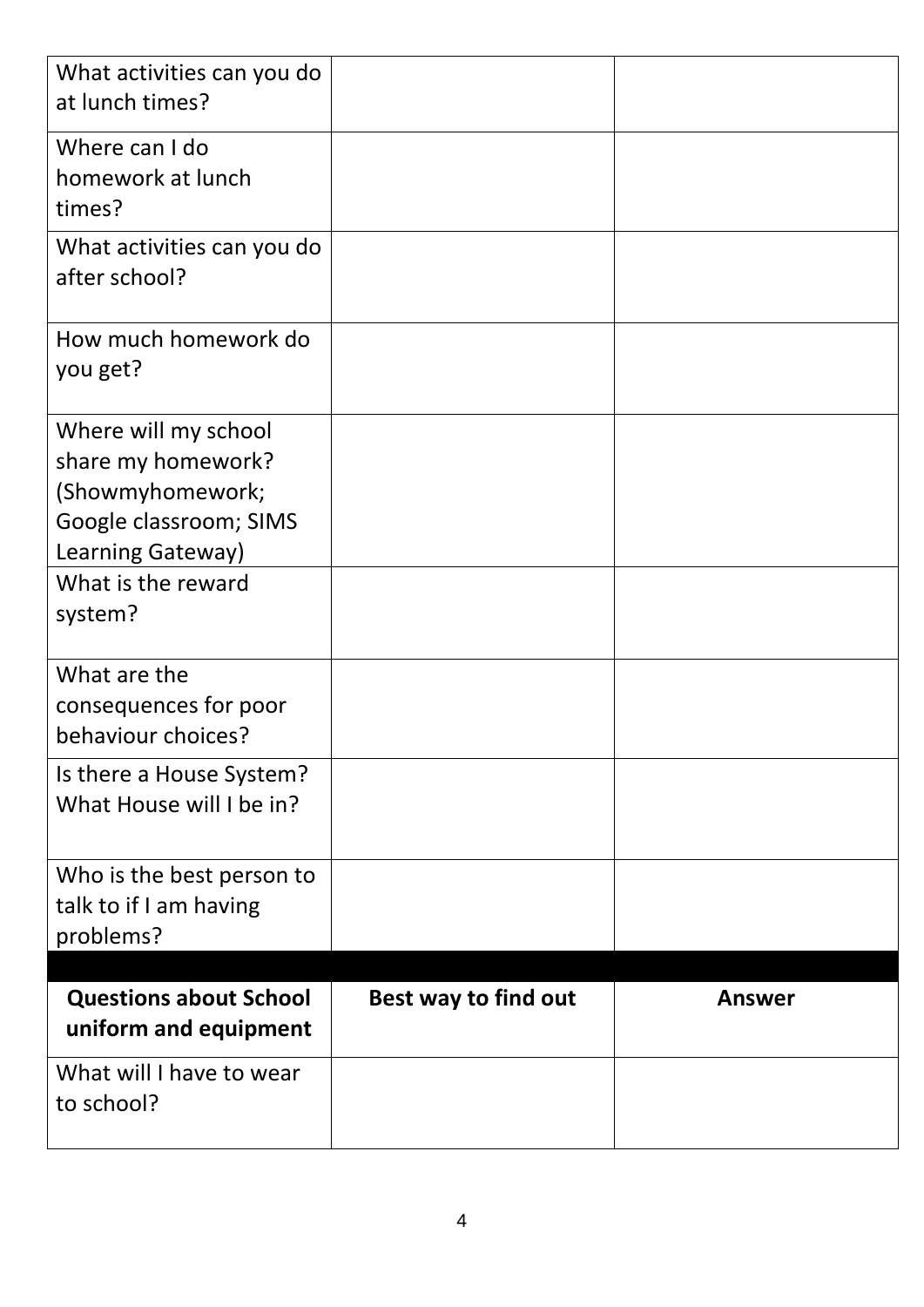| Where can I buy my<br>uniform?                           |                      |               |
|----------------------------------------------------------|----------------------|---------------|
| What PE/Sports kit do I<br>need?                         |                      |               |
| What stationary must I<br>bring?                         |                      |               |
| What kind of bag must I<br>bring?                        |                      |               |
| Is there any other<br>clothing/equipment I will<br>need? |                      |               |
|                                                          |                      |               |
| <b>Questions about who's</b>                             | Best way to find out | <b>Answer</b> |
| who                                                      |                      |               |
| Name of the Head<br>Teacher                              |                      |               |
| Name of the Deputy Head                                  |                      |               |
| Name of the Head of Year<br>$\overline{7}$               |                      |               |
| Name of my Form Tutor                                    |                      |               |
| Anyone else I will be<br>seeing?                         |                      |               |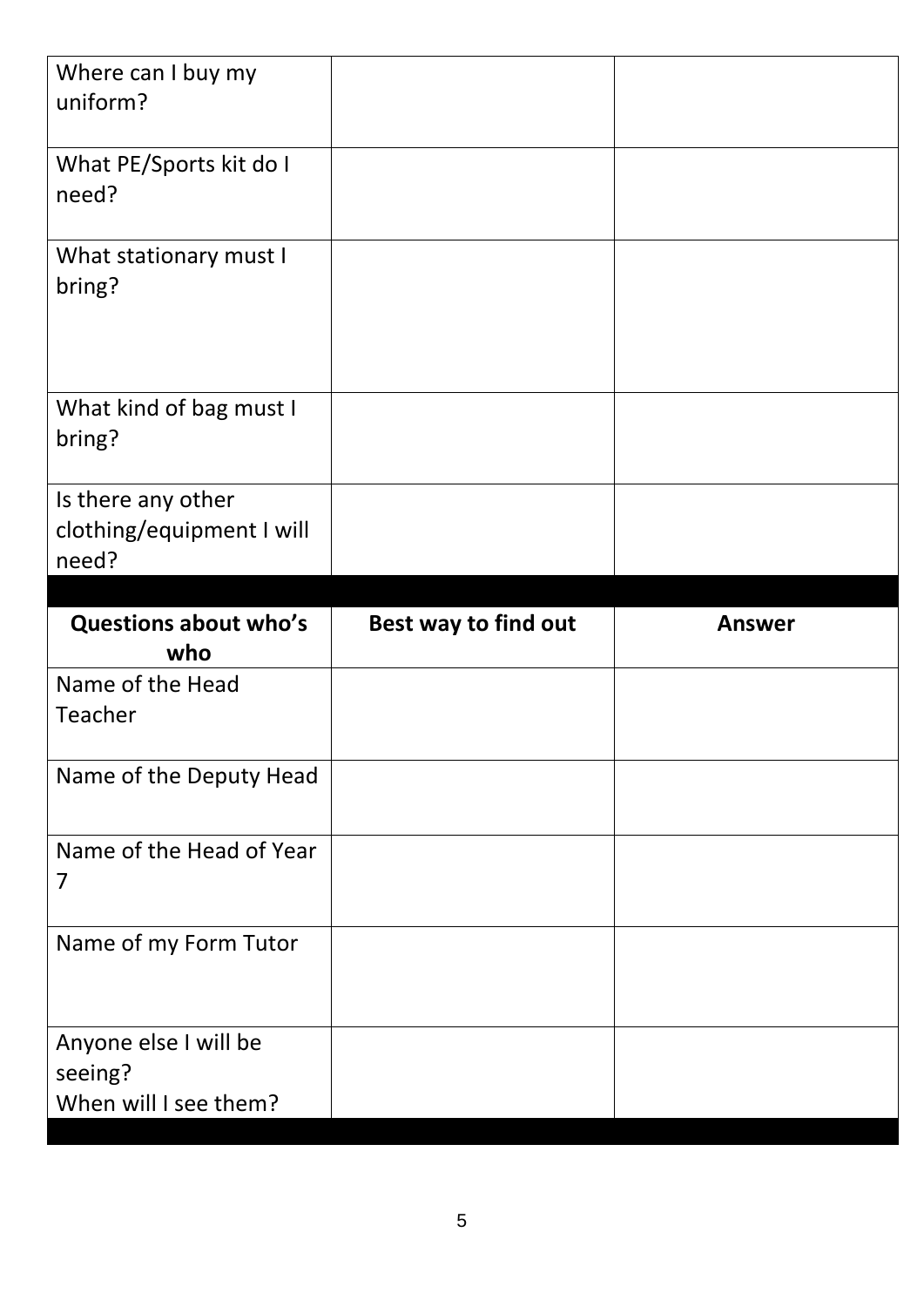| <b>Questions about the</b><br>timetable and learning<br>opportunities                       | Best way to find out | <b>Answer</b> |
|---------------------------------------------------------------------------------------------|----------------------|---------------|
| How does the timetable<br>work?                                                             |                      |               |
| What subjects will I be<br>able to study?                                                   |                      |               |
| What facilities does the<br>school have (e.g. sports<br>equipment, science<br>laboratories) |                      |               |
| What happens if I find the<br>work hard?                                                    |                      |               |
| Is there support in<br>lessons?                                                             |                      |               |
| Does it offer anything<br>after school?                                                     |                      |               |
| What other activities are<br>offered?                                                       |                      |               |
| Which could I join?                                                                         |                      |               |
|                                                                                             |                      |               |
| Any other questions I<br>have                                                               | Best way to find out | <b>Answer</b> |
|                                                                                             |                      |               |
|                                                                                             |                      |               |
|                                                                                             |                      |               |
|                                                                                             |                      |               |
|                                                                                             |                      |               |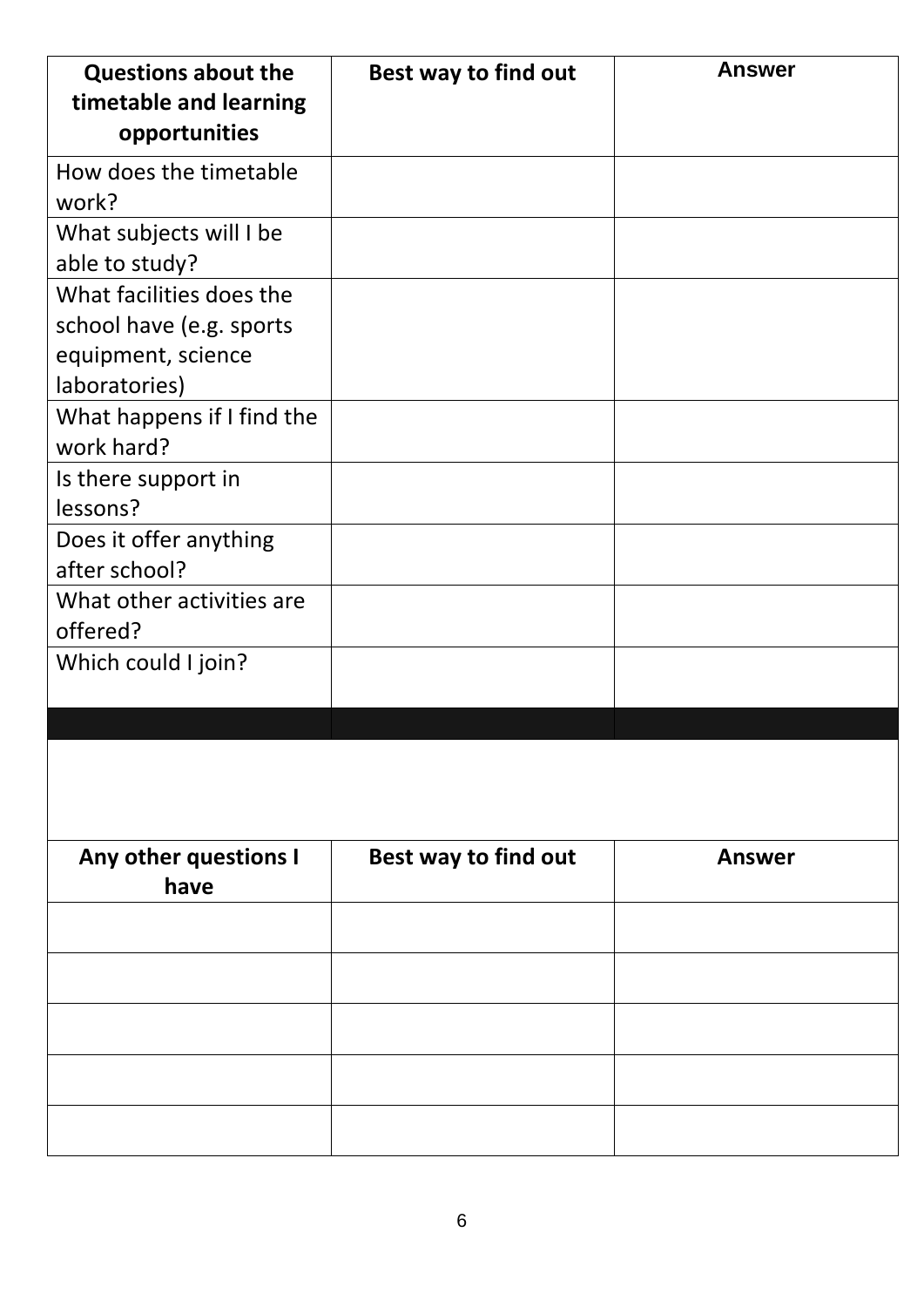*Going to Secondary School How do you feel?* 

These could be useful to think about when you think about changing school.

Use two different coloured pencils Use colour one to highlight the phrases you are not worried about

Use colour two to highlight the phrases you are worried about

| Making new friends         | Managing a timetable                             |
|----------------------------|--------------------------------------------------|
| Dinner time                | Managing a money less system to pay for<br>food. |
| Having a different uniform | Being on time                                    |
| Finding way around         | <b>Break times</b>                               |
| Getting to school          | Learning new subjects                            |
| Meeting others my own age  | Joining clubs                                    |
| Being with friends         | School rules                                     |
| Homework                   | Meeting my new tutor                             |
| Meeting my new teachers    | Being able to do the work                        |
| Being with older pupils    | Getting changed for sport / PE                   |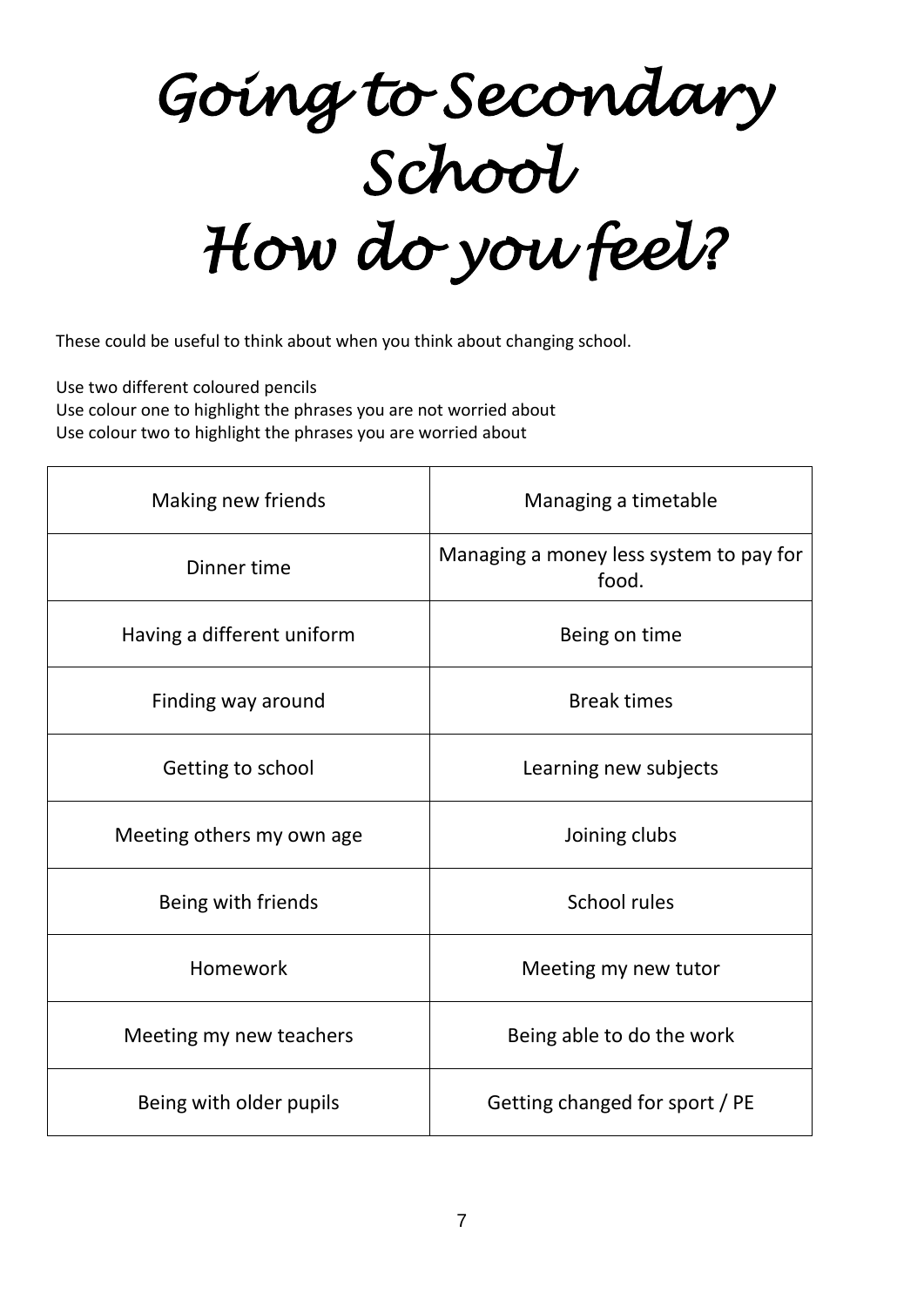# *Time Planning*

Now that you are approaching Secondary School age you will find that changes will happen/have already happened to your body. This is known as puberty. You probably have already learned about this in Year 5 or earlier in Year 6. It is important now you are older that you start taking responsibility for your own personal care. It is likely you will find you will need to:

- Have a bath or shower more often than before
- Start using deodorant
- Have your clothes washed more often
- Get more sleep
- Use skin cleanser and cream
- Take care with personal grooming
- Eat more healthily

To make sure you have the time to do all of these important things, you will have to plan your time before you go to bed and when you get up each morning. Look at the table below and think about how long each thing will take you to do and when you think you will be able to do them.

| Task                          | Twice<br>daily | Every<br>day | Every<br>other<br>day | Weekly | Twice<br>weekly | How<br>long? | Time<br>in the<br>morning | And/or<br>evening |
|-------------------------------|----------------|--------------|-----------------------|--------|-----------------|--------------|---------------------------|-------------------|
| Bath/shower                   |                |              |                       |        |                 |              |                           |                   |
| Use deodorant                 |                |              |                       |        |                 |              |                           |                   |
| Wash hair                     |                |              |                       |        |                 |              |                           |                   |
| Shirt for washing             |                |              |                       |        |                 |              |                           |                   |
| Skirt/trousers for<br>washing |                |              |                       |        |                 |              |                           |                   |
| Skin care routine             |                |              |                       |        |                 |              |                           |                   |
| Style hair                    |                |              |                       |        |                 |              |                           |                   |
| Have breakfast                |                |              |                       |        |                 |              |                           |                   |
| Clean teeth                   |                |              |                       |        |                 |              |                           |                   |
| Get dressed                   |                |              |                       |        |                 |              |                           |                   |

What time will you need to get up in the morning so you have enough time to get yourself ready and get to school on time? ………………………………………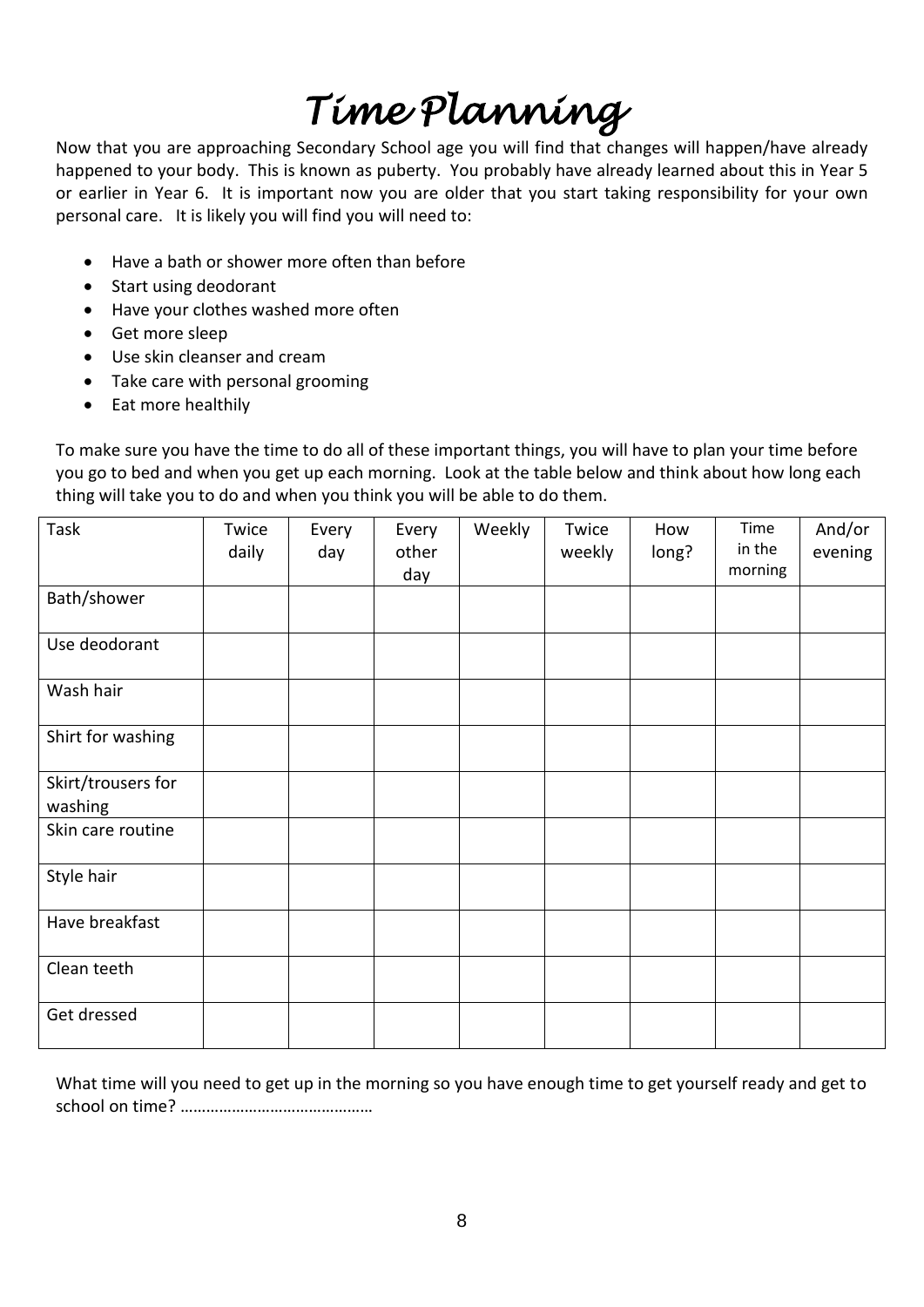# *Morning Routine*

Before leaving for School there are a lot of things to think about, starting from the night before.

**Things to think about in the morning.** Put them in the right order.

| Activity                                         | Time order (1-11) |
|--------------------------------------------------|-------------------|
| Get dressed                                      |                   |
| Check you have the correct equipment in your bag |                   |
| Check your timetable                             |                   |
| Check you have got your homework                 |                   |
| Clean your teeth                                 |                   |
| Say "Goodbye"                                    |                   |
| Check you have the correct money                 |                   |
| Wake up                                          |                   |
| Eat your breakfast                               |                   |
| Leave for School                                 |                   |
| Wash                                             |                   |

#### Any others?

- o \_\_\_\_\_\_\_\_\_\_\_\_\_\_\_\_\_\_\_\_\_\_\_
- $\circ$   $\qquad$

Plan your morning routine with approximate times.

| <b>Time</b> | What to do |
|-------------|------------|
|             |            |
|             |            |
|             |            |
|             |            |
|             |            |
|             |            |
|             |            |
|             |            |
|             |            |
|             |            |
|             |            |
|             |            |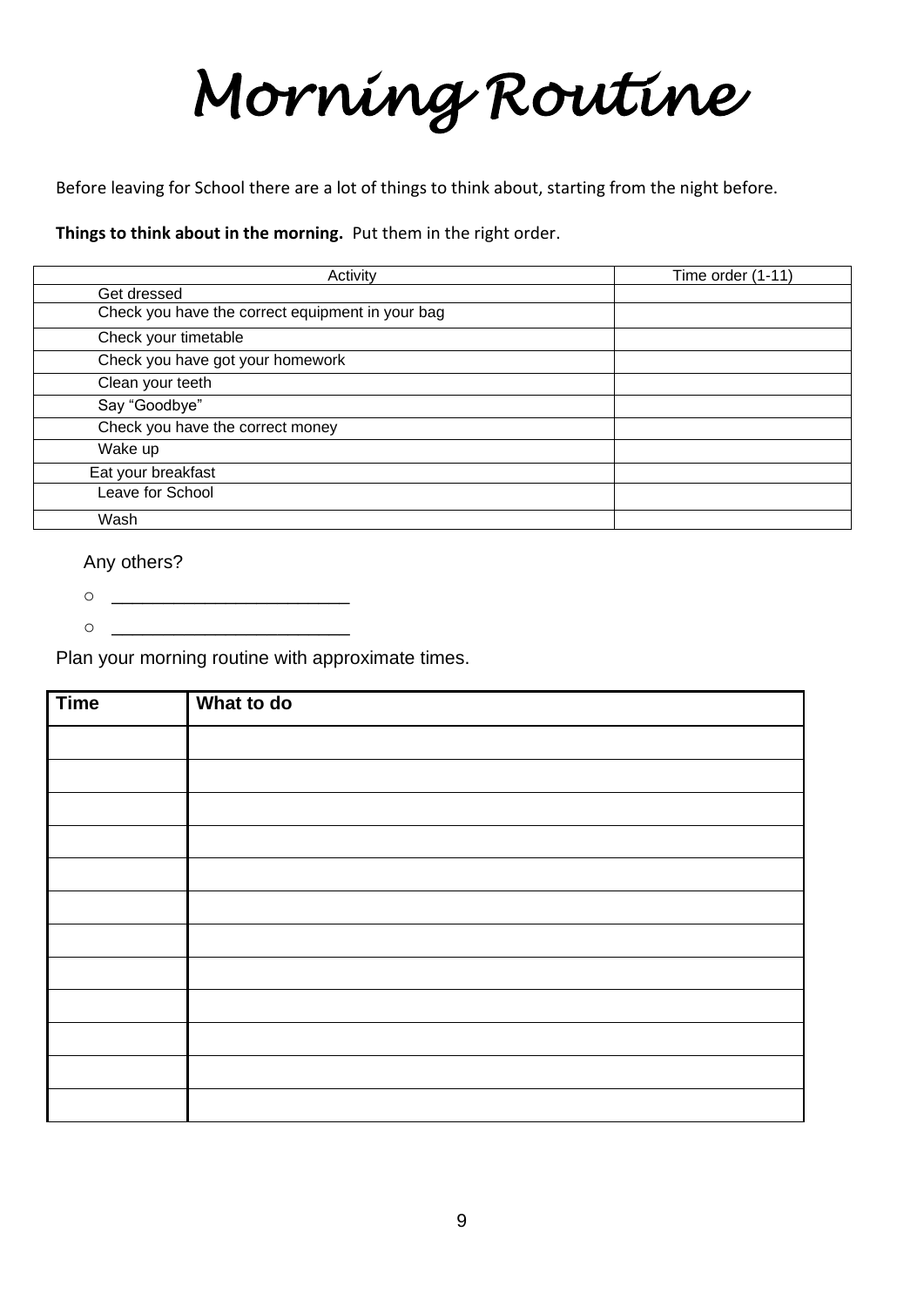# *My Journey to School*

It is important to plan your journey to school so that you get there on time.

| Start point (address)                                     |  |
|-----------------------------------------------------------|--|
| Destination (School address)                              |  |
| Distance from home to school                              |  |
| Time that I wish to arrive at school                      |  |
| Mode of Transport (walk, cycle,<br>bus, car)              |  |
| Who can I walk to school with or<br>catch the bus with?   |  |
| The buses I can catch are                                 |  |
| Details of bus changes                                    |  |
| Nearest bus stop to my house                              |  |
| Time it will take to get from my<br>house to the bus stop |  |
| Where is the nearest bus stop to<br>my school?            |  |
| Time it will take to get from the<br>bus stop to school   |  |
| What time buses will get me to<br>school on time?         |  |
| The time I need to leave my house                         |  |

Make sure you also plan your return journey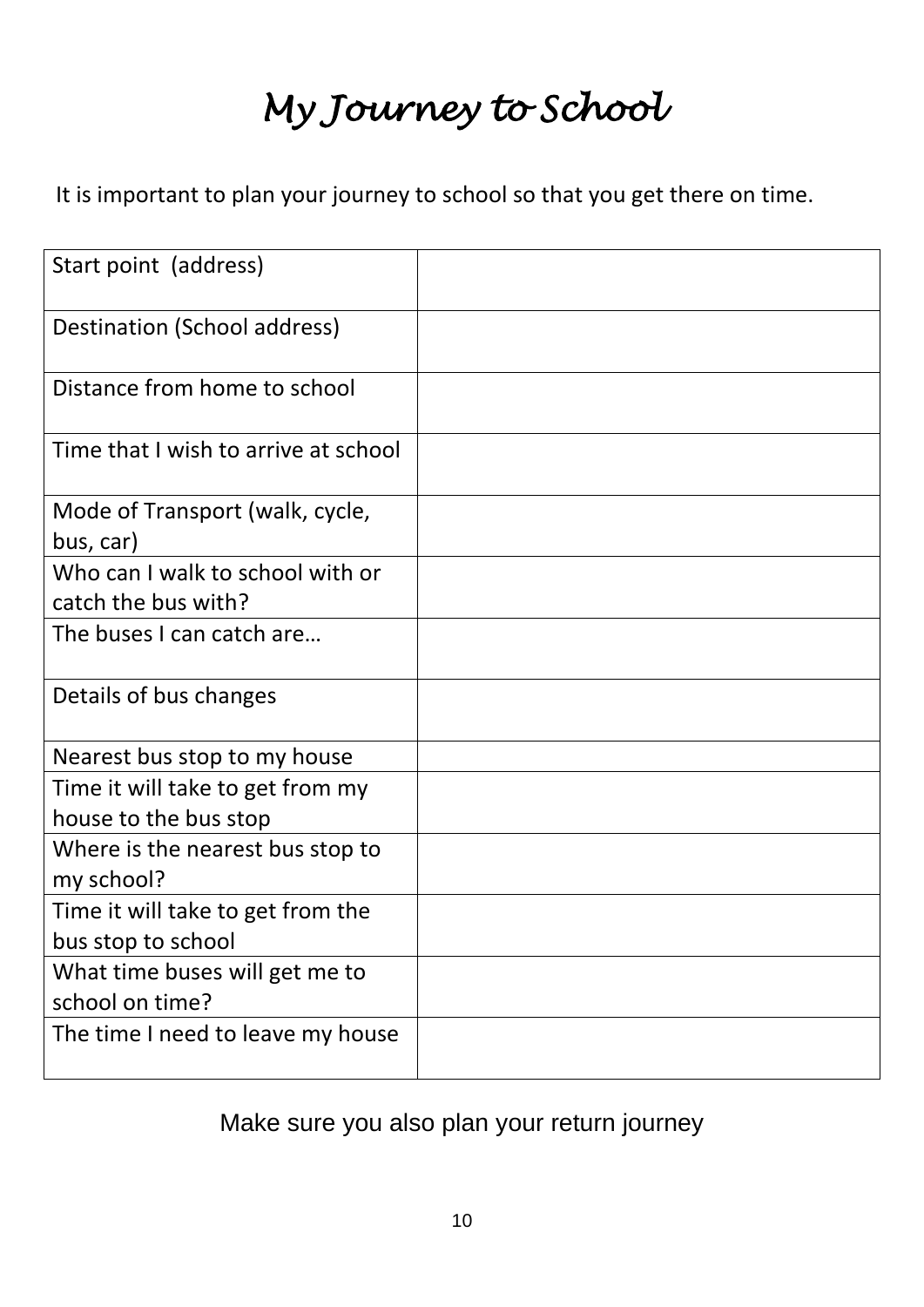# *Managing Your Timetable*

**Most Secondary Schools run a two weekly timetable. Use this sample timetable to answer the questions below.**

|                    | <b>Registration</b> | <b>Lesson 1</b> | <b>Lesson 2</b>  |    | <b>Lesson 3</b>    | <b>Lesson 4</b> |   | <b>Form Time</b> | <b>Lesson 5</b> |
|--------------------|---------------------|-----------------|------------------|----|--------------------|-----------------|---|------------------|-----------------|
| Monday 1           |                     | <b>English</b>  | French           |    | Geography          | <b>Maths</b>    |   |                  | <b>PSHEE</b>    |
|                    | 34                  | 23              | 92               |    | 36                 | 81              |   | 34               | 16              |
|                    | <b>KLD</b>          | <b>SAB</b>      | <b>PPR</b>       | B  | <b>KWM</b>         | <b>AEK</b>      | L | <b>KLD</b>       | <b>KAR</b>      |
| Tuesday 1          |                     | PE              | <b>Computing</b> | R  | <b>Maths</b>       | <b>Science</b>  | U |                  | <b>History</b>  |
|                    | 34                  | Gym             | 46               | E  | 81                 | 54              | N | 34               | 16              |
|                    | <b>KLD</b>          | <b>RMR</b>      | <b>FBR</b>       | A  | <b>AEK</b>         | <b>PCS</b>      | C | <b>KLD</b>       | <b>KAR</b>      |
| <b>Wednesday 1</b> |                     | <b>Maths</b>    | PE               | К  | <b>RE</b>          | <b>English</b>  | н |                  | <b>Science</b>  |
|                    | 34                  | 83              | Gym              |    | 36                 | 23              |   | 34               | 54              |
|                    | <b>KLD</b>          | <b>BLA</b>      | <b>RMR</b>       |    | <b>VMA</b>         | <b>SAB</b>      |   | <b>KLD</b>       | <b>PCS</b>      |
| Thursday 1         |                     | Art             | <b>English</b>   |    | <b>History</b>     | <b>Maths</b>    |   |                  | <b>Science</b>  |
|                    | 34                  | 41              | 23               |    | 16                 | 81              |   | 34               | 54              |
|                    | <b>KLD</b>          | <b>HAA</b>      | <b>SAB</b>       | В  | <b>KAR</b>         | <b>AEK</b>      | L | <b>KLD</b>       | <b>PCS</b>      |
| Friday 1           |                     |                 | Games            | R  | <b>Drama</b>       | <b>Maths</b>    | U |                  | <b>English</b>  |
|                    | 34                  |                 | <b>Pitches</b>   | E  | 2B                 | 81              | N | 34               | 23              |
|                    | <b>KLD</b>          |                 | <b>RMR</b>       | A  | <b>SPB</b>         | <b>AEK</b>      | C | <b>KLD</b>       | <b>SAB</b>      |
| <b>Monday 2</b>    |                     | <b>Science</b>  | French           | К  | <b>DT</b>          | <b>English</b>  | н |                  | <b>Music</b>    |
|                    | 34                  | 54              | 93               |    | 43                 | 26              |   | 34               | $\overline{2}$  |
|                    | <b>KLD</b>          | <b>PCS</b>      | <b>JEH</b>       |    | <b>LZA</b>         | <b>STA</b>      |   | <b>KLD</b>       | <b>EBS</b>      |
| Tuesday 2          |                     | <b>Science</b>  | <b>RE</b>        |    | <b>DT</b>          | French          |   |                  | <b>English</b>  |
|                    | 34                  | 54              | 36               |    | 48                 | 92              |   | 34               | 54              |
|                    | <b>KLD</b>          | <b>PCS</b>      | <b>VMA</b>       | B  | <b>LZA</b>         | <b>PPR</b>      | L | <b>KLD</b>       | <b>SAB</b>      |
| <b>Wednesday 2</b> |                     | Learning        | <b>English</b>   | R  | PE                 | <b>Maths</b>    | U |                  | <b>Science</b>  |
|                    | 34                  | to Learn        | 23               | E  | Gym                | 81              | N | 34               | 54              |
|                    | <b>KLD</b>          | 11              | <b>SAB</b>       | A  | <b>RMR</b>         | <b>AEK</b>      | С | <b>KLD</b>       | <b>PCS</b>      |
|                    |                     | <b>AAA</b>      |                  | K  |                    |                 | H |                  |                 |
| Thursday 2         |                     | Geography       | <b>Computing</b> |    | <b>Thinking Sk</b> | <b>English</b>  |   |                  | French          |
|                    | 34                  | 33              | 46               |    | 92                 | 23              |   | 34               | 93              |
|                    | <b>KLD</b>          | <b>KWM</b>      | <b>FBR</b>       |    | <b>RDE</b>         | <b>SAB</b>      |   | <b>KLD</b>       | <b>JEH</b>      |
| Friday 2           |                     | <b>Maths</b>    | Art              |    | Games              |                 |   |                  | <b>English</b>  |
|                    | 34                  | 81              | 41               | 11 | <b>Pitches</b>     |                 |   | 34               | 23              |
|                    | <b>KLD</b>          | <b>AEK</b>      | <b>HAA</b>       |    | <b>RMR</b>         |                 |   | <b>KLD</b>       | <b>SAB</b>      |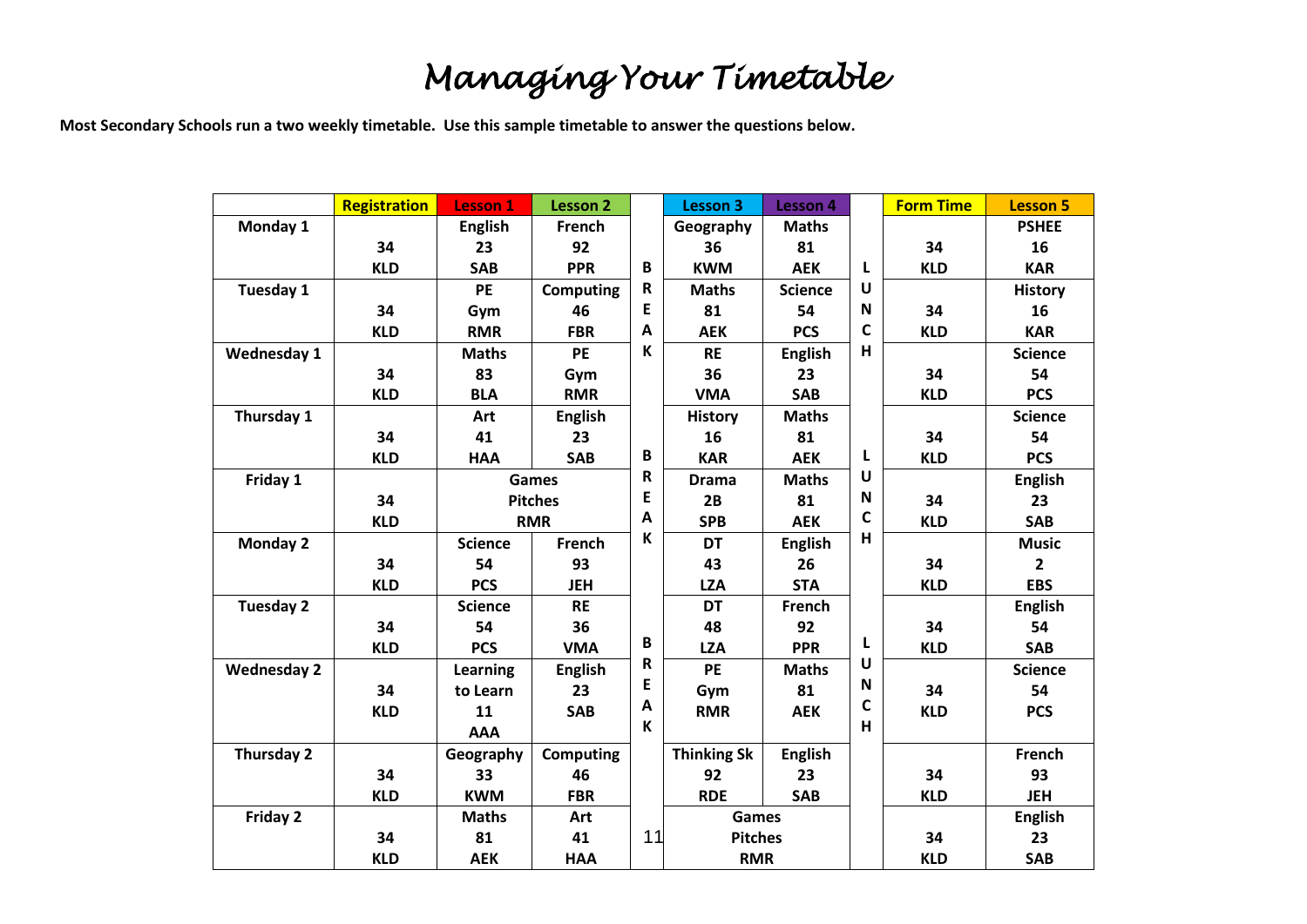# *Questions about the Timetable*

- 1. What books would you have to pack for a Tuesday, week 2?
- 2. What room do you need to go to for Computing lessons?
- 3. Who is your Science teacher?
- 4. What books do you need to bring on Monday week 2?
- 5. What room would you go to for Registration?
- 6. What subject does AEK teach?
- 7. What is the 3<sup>rd</sup> lesson on Wednesday, week 2?
- 8. When do you have Thinking Skills?
- 9. Who teaches you art?
- 10. Where is Learning to Learn taught?
- 11. When do you need your outdoor PE kit?
- 12. Which two teachers teach you French?
- 13. When do have History?
- 14. What subject does SPB teach?
- 15. What books/equipment do you need to bring to school on Tuesday, week 1?
- 16. Who is your Form Tutor?
- 17. How many English lessons do you have each fortnight?
- 18. Where will your lesson take place on Friday, week 1, lesson 3?
- 19. When does STA teach you English?
- 20. When do you need your indoor PE kit?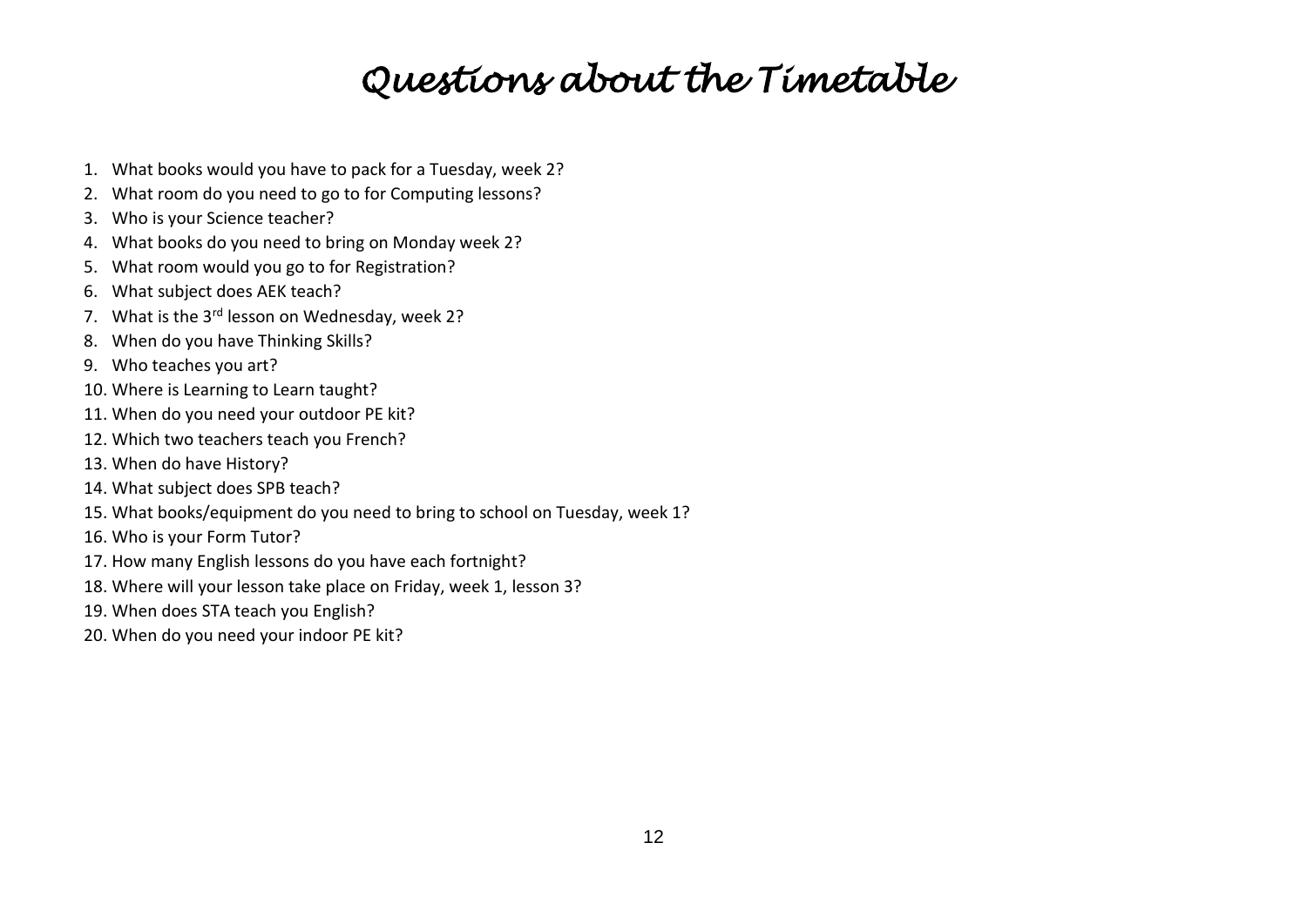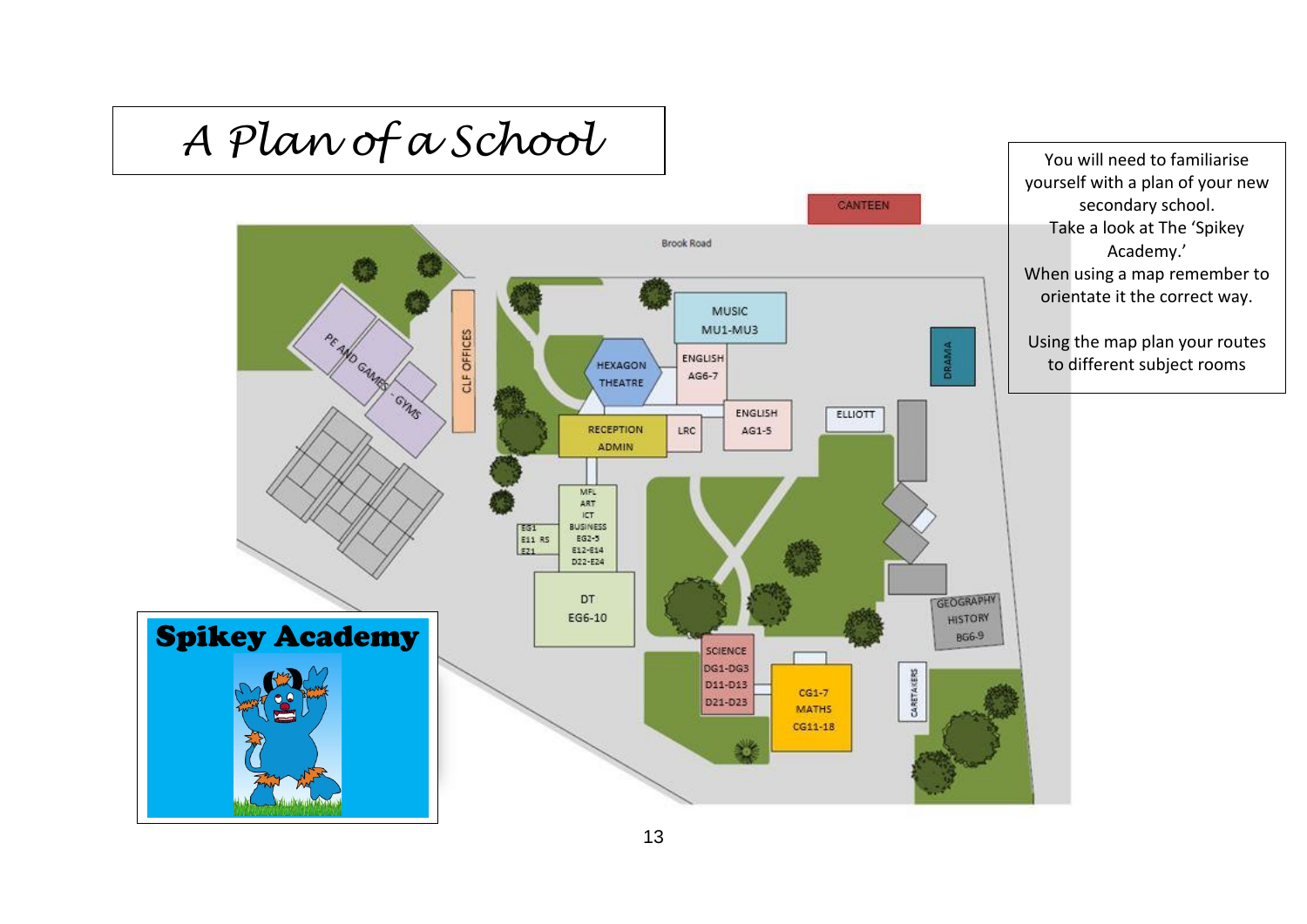# *Spikey's Canteen Eating Healthily / Managing Your Money*

### Menu Sandwiches

## BLT: £2.30 Cheese £1.70 Cheese & Salad: £1.80 Chicken & Bacon: £2.30 Chicken Mayonnaise: £2.00 Egg & Cress: £1.50 Ham: £1.70 Ham & Salad: £1.80 Prawn Salad: £2.30 Tuna & Cucumber: £1.90

#### **Wraps**

Cheese & Salad: £2.20 Chicken Mayonnaise: £2.20 Egg & Cress: £1.80 Ham & Salad: £1.10 Tuna & Cucumber: £2.20

### **Baguettes**

BLT: £2.50  $Ch^{pe}$ :  $f2.00$ Cheese & Coleslaw: £2.20 Chicken Mayonnaise: £2.20 Egg & Bacon: £2.20 Egg & Cress: £1.80 Ham: £2.00 Ham & Cheese: £2.50 Tuna & Cucumber: £2.20

### Cold Snacks

Buttered Roll: £0.40 Pasta Pot: £1.60 Rice Pot: £0.80 Salad Pot: £1.80 Side Salad: £1.20

#### Hot Lunches/Snacks

Main Meal: £2.40  $B<sub>2</sub>$ con Roll:  $f110$ Cheese & Ham Panini: £1.30 Cheese Panini: £1.10 Cheese Puff: £1.10 Sausage in a Roll: £1.20 Sausage Roll: £1.20 Pasty: £1.20 Pasta & Cheese Bake: £1.60

#### Jacket Potatoes

Just Butter: £1.20 Baked Beans: £1.65 Cheese: £1.65 Cheese & Coleslaw: £2.25 Coleslaw: £1.65

#### Desserts

Cake: £0.50 Giant Cookie: £0.90 Flapjack: £0.80 Custard Pot: £0.80 Yoghurt: £0.60 Fruit: £0.40

## Drinks

Juice: £0.90 Perfectly Clear: £1.00 Capri Sun: £0.70 Water (Large): £0.60 Water (Small): £0.50 Yazoo: £0.90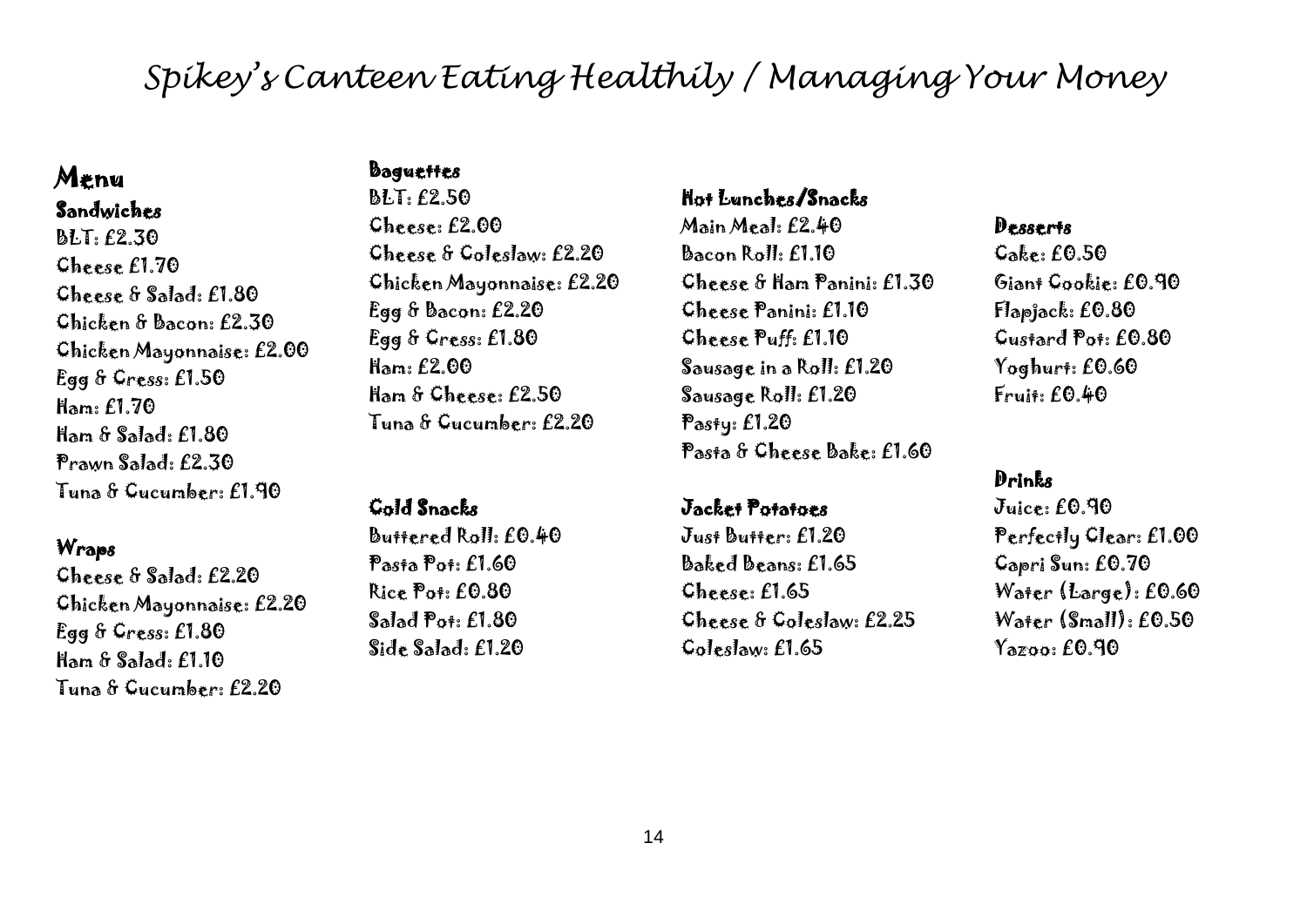| Healthy Eating & Managing a Budget<br>You have £17.50 to spend each week on food at school. You can divide the money out equally for each day or<br>spend different amounts. Try to make sure you eat healthily and have enough food and drink each day. How<br>will you spend your money? |      |            |      |            |      |            |      |            |      |
|--------------------------------------------------------------------------------------------------------------------------------------------------------------------------------------------------------------------------------------------------------------------------------------------|------|------------|------|------------|------|------------|------|------------|------|
| Monday                                                                                                                                                                                                                                                                                     |      | Tuesday    |      | Wednesday  |      | Thursday   |      | Friday     |      |
| Food/Drink                                                                                                                                                                                                                                                                                 | Cost | Food/Drink | Cost | Food/Drink | Cost | Food/Drink | Cost | Food/Drink | Cost |
|                                                                                                                                                                                                                                                                                            |      |            |      |            |      |            |      |            |      |
| Total:                                                                                                                                                                                                                                                                                     |      | Total:     |      | Total:     |      | Total:     |      | Total:     |      |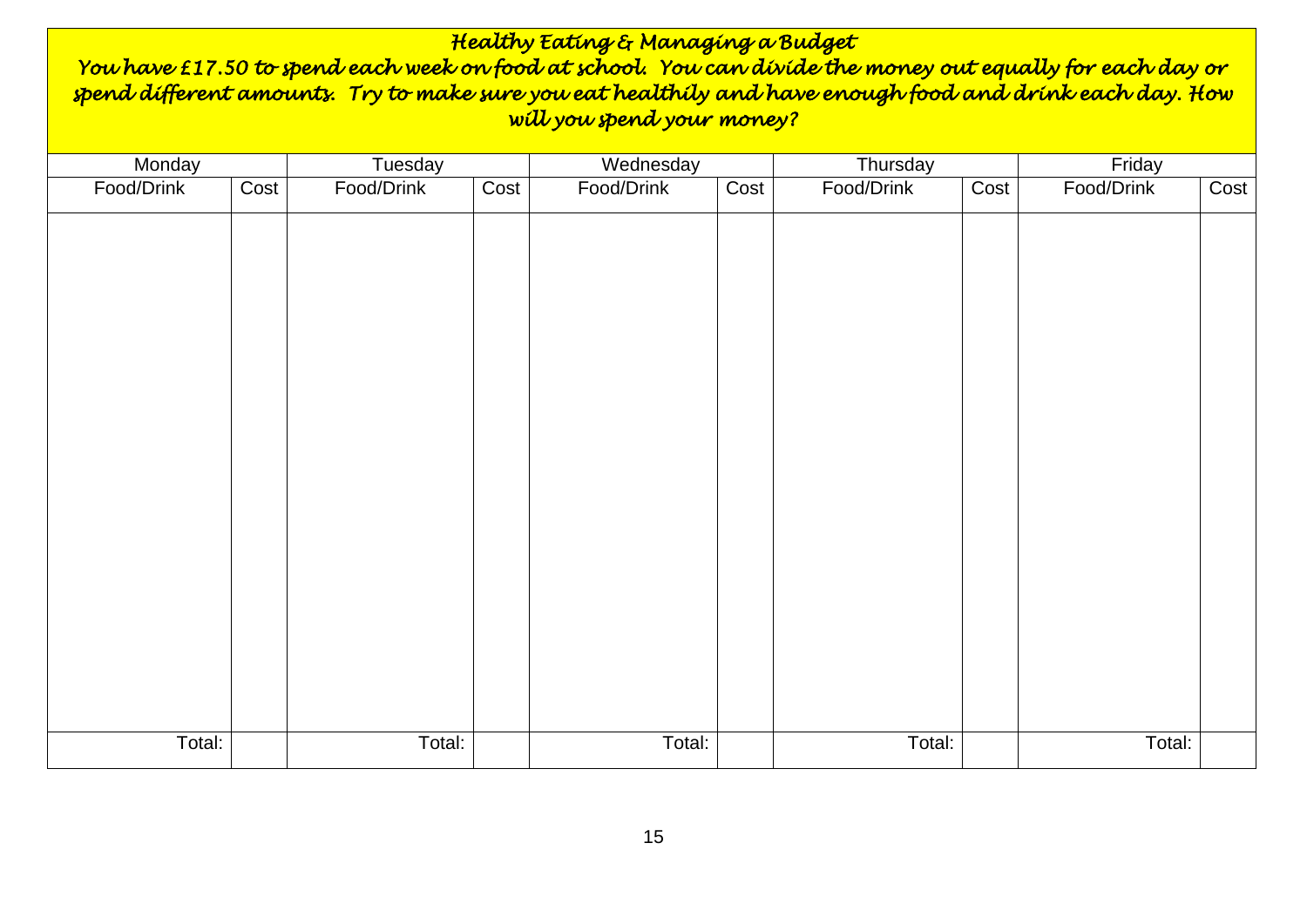



*Sometimes, older children you know might tell you things about Secondary School that might worry you. They sometimes do this to tease you, see your reaction or to make you think it will not be a very nice place to go. It is therefore important that you do not believe everything you hear without finding out what is true. This is called FACT.* 

 *FICTION is something that is made up. This activity will make sure you do not have concerns about things that someone else has made up just to get you worried. Think about these 'stories' and work out the fact for each* 

| FICTION - Stories told by others                                                                         | FACT-the Truth |
|----------------------------------------------------------------------------------------------------------|----------------|
| You get at least three hours homework every night, even<br>at weekends.                                  |                |
| The only way you will not be bullied by the older students<br>is if you pay them to stop                 |                |
| You won't know anyone and it will be really hard to make<br>friends                                      |                |
| If you can't your homework you will get two hours<br>detention.                                          |                |
| You have to pay £1 fine every time you don't wear the<br>right uniform or you forget to bring an item in |                |
| It is difficult to find your way around and you will be lost<br>constantly                               |                |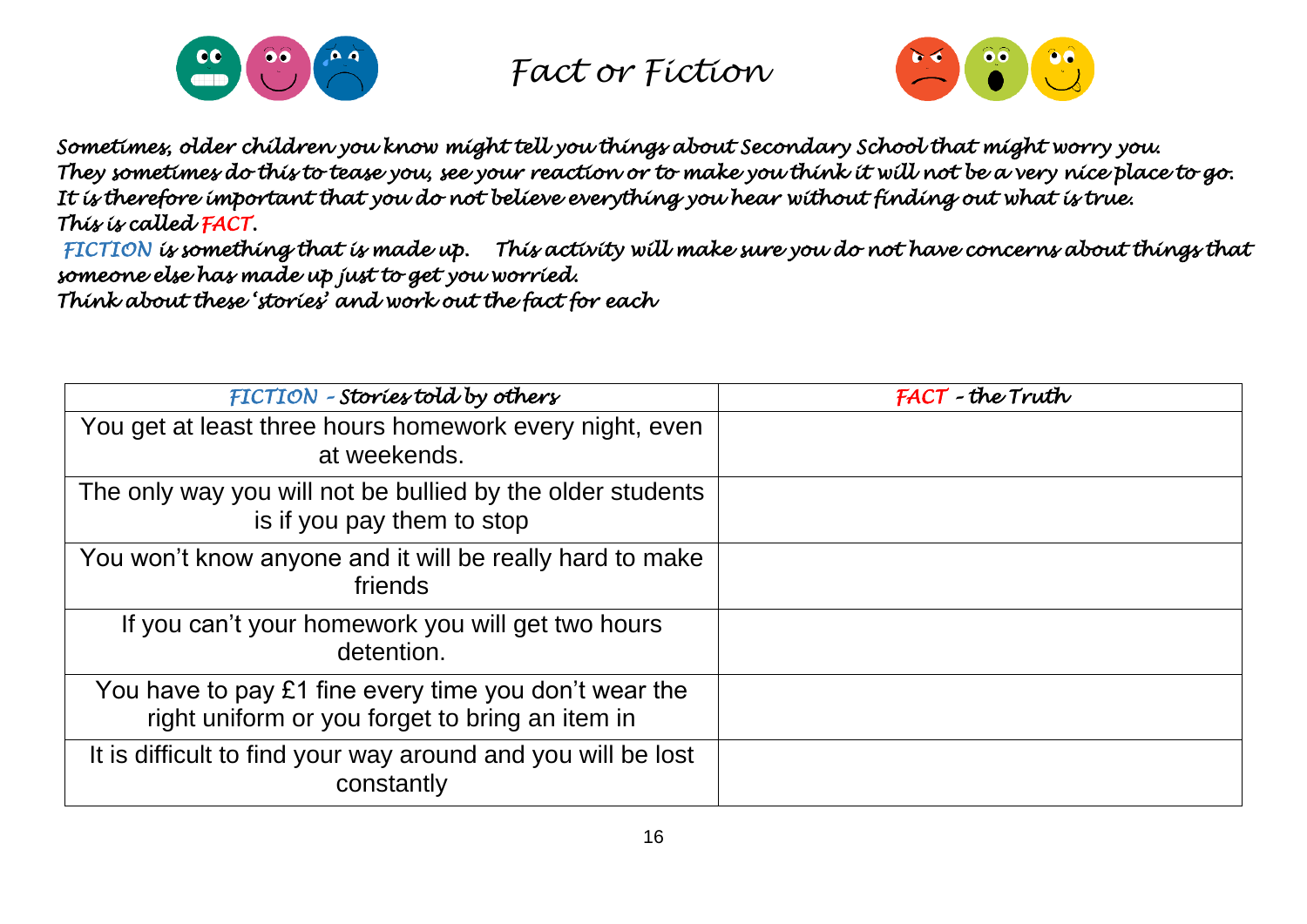# *Managing Situations*

### *It is not always easy to cope with the way we feel, especially with unfamiliar or negative feelings. Look at the following situations and think of how you would feel if they happened to you in Secondary School. Then try problem solving each situation to help you best manage your feelings and actions.*

| <b>SITUATION</b>        | <b>FEELING</b><br>How would you<br>feel if this<br>happened to you? | <b>PROBLEM SOLVING - WHAT COULD YOU</b><br>DO?<br>If this situation happened to you, what could you do to | <b>WHO COULD HELP?</b><br>Who would you ask for help and<br>what would you like them to do? |
|-------------------------|---------------------------------------------------------------------|-----------------------------------------------------------------------------------------------------------|---------------------------------------------------------------------------------------------|
| You don't understand    |                                                                     | help you best manage these feelings?                                                                      |                                                                                             |
| your homework. No       |                                                                     |                                                                                                           |                                                                                             |
| one in your family can  |                                                                     |                                                                                                           |                                                                                             |
| help, it is due the day |                                                                     |                                                                                                           |                                                                                             |
| after tomorrow          |                                                                     |                                                                                                           |                                                                                             |
| You have a big          |                                                                     |                                                                                                           |                                                                                             |
| argument and fallout    |                                                                     |                                                                                                           |                                                                                             |
| with your best friend.  |                                                                     |                                                                                                           |                                                                                             |
| You have been friends   |                                                                     |                                                                                                           |                                                                                             |
| since Primary school    |                                                                     |                                                                                                           |                                                                                             |
| One of your teachers    |                                                                     |                                                                                                           |                                                                                             |
| shouts at you a lot in  |                                                                     |                                                                                                           |                                                                                             |
| class and you think he  |                                                                     |                                                                                                           |                                                                                             |
| is 'picking on you'     |                                                                     |                                                                                                           |                                                                                             |
| A group of children in  |                                                                     |                                                                                                           |                                                                                             |
| your class make fun of  |                                                                     |                                                                                                           |                                                                                             |
| you all the time. They  |                                                                     |                                                                                                           |                                                                                             |
| say you smell and       |                                                                     |                                                                                                           |                                                                                             |
| make up unpleasant      |                                                                     |                                                                                                           |                                                                                             |
| names                   |                                                                     |                                                                                                           |                                                                                             |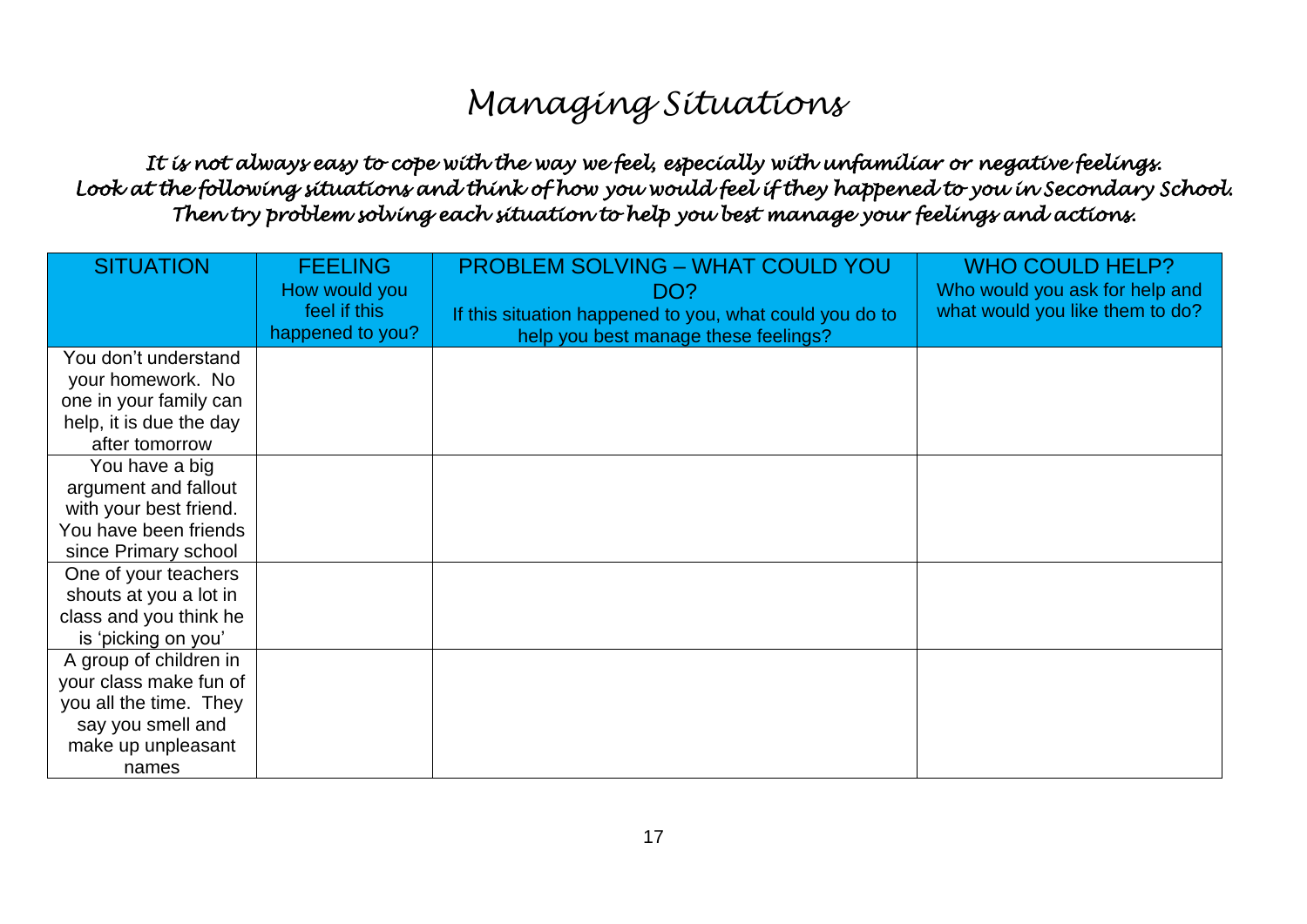*Getting Involved* 

Here are some situations you might want to join in with. Try and plan what you may say or do. You could try acting these situations out.

1. You see three of your classmates playing football after school. You know one of them pretty well. You don't know the other two. You're quite good at being in goal.

What could you do?\_\_\_\_\_\_\_\_\_\_\_\_\_\_\_\_\_\_\_\_\_\_\_\_\_\_\_\_

What could you say?\_\_\_\_\_\_\_\_\_\_\_\_\_\_\_\_\_\_\_\_\_\_\_\_\_\_\_

2. You hear two classmates talking about the latest playstation game. You were playing on it last night.

What could you do?

What could you say?

3. Two classmates you know are gathered around a phone. A third classmate is calling a local radio station to try to win a contest. You think you may know the answer.

What could you do?\_\_\_\_\_\_\_\_\_\_\_\_\_\_\_\_\_\_\_\_\_\_\_\_\_\_\_\_\_\_\_\_\_\_\_

What could you say?

4. Four classmates are looking at a text message they have received from a friend. They are laughing. You're sitting at the same lunch table. You like sending text messages.

What could you do?\_\_\_\_\_\_\_\_\_\_\_\_\_\_\_\_\_\_\_\_\_\_\_\_\_\_\_\_\_\_\_\_\_\_

What could you say?

5. Two classmates are asking the teacher for permission to work on an art project during lunch hour. Art is your best subject and your project is already on display.

What could you do?

What could you say?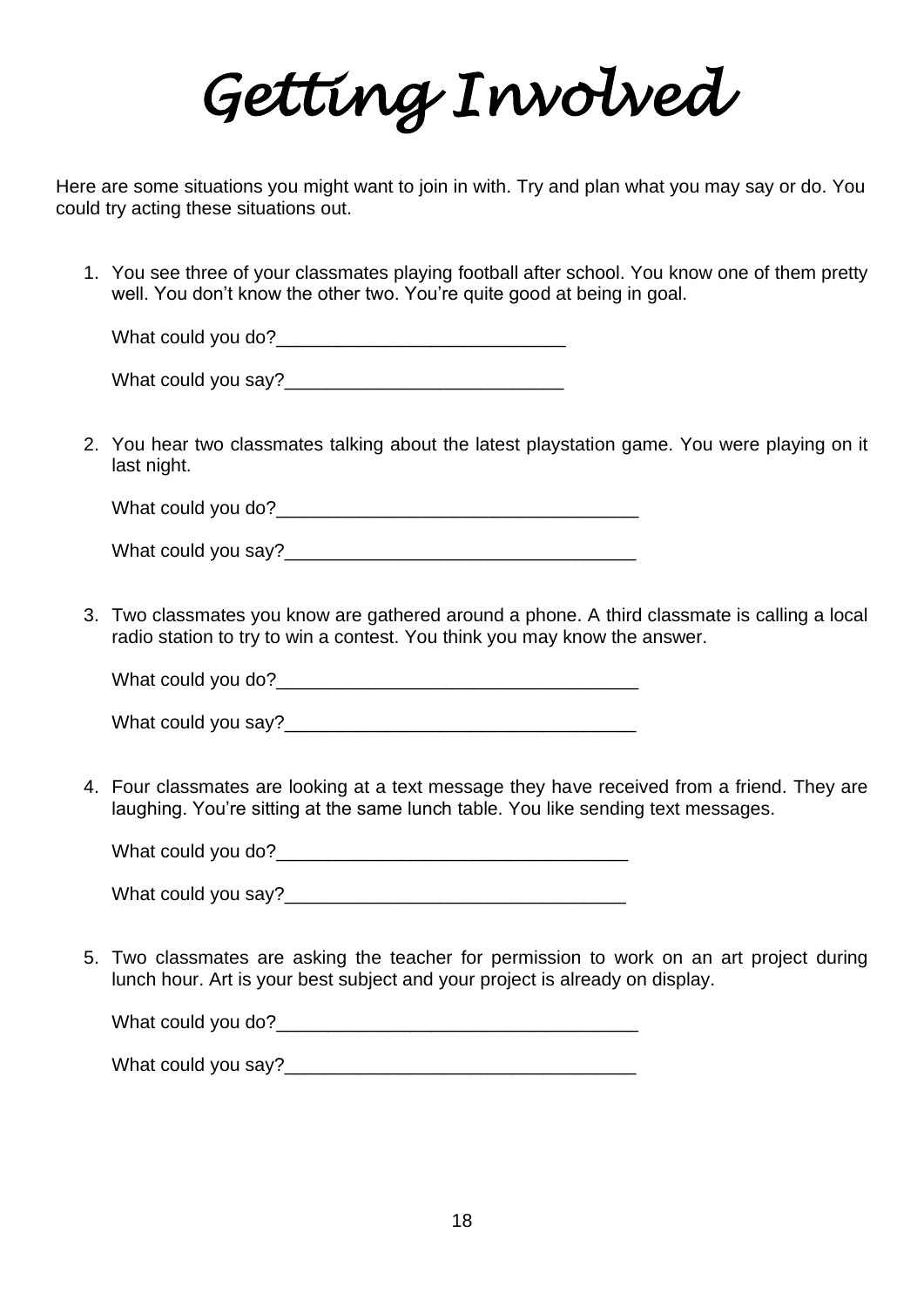*Asking for Help*

Sometimes at school things may be difficult or may go wrong. These things could be small:

- not knowing what the homework is
- not being able to find your way around

Or could be bigger:

- getting into trouble
- finding the work hard.

There are many people who could help you, but they won't know that you need help unless you tell them.

**Friends** Ask friends or other students if you don't know where to go. You can ask them what the homework was if you are not certain. They can also help to work out new situations like going to the cafeteria.

**Teachers** Ask your teachers if you don't know what to do in class or for homework. They will also be able to help you if you have forgotten something or don't know where to go.

**People at home** People at home will be able to help you plan and organise your equipment and homework. They will want to know if you have any problems. They will be able to help you work out the best person to ask if you have problems with work or may try and contact someone in school and ask them to help you.

Try and work out whom you would approach in these situations:

- You don't know where your next lesson is.
- You cannot read your homework notes.
- You have got into trouble for forgetting your course book several times.
- In the lesson you did not understand what the teacher wanted you to do.
- You have not got a pencil which is needed to complete your work.

## *REMEMBER TO ASK FOR HELP!*

# *Use all your Spikey Qualities*

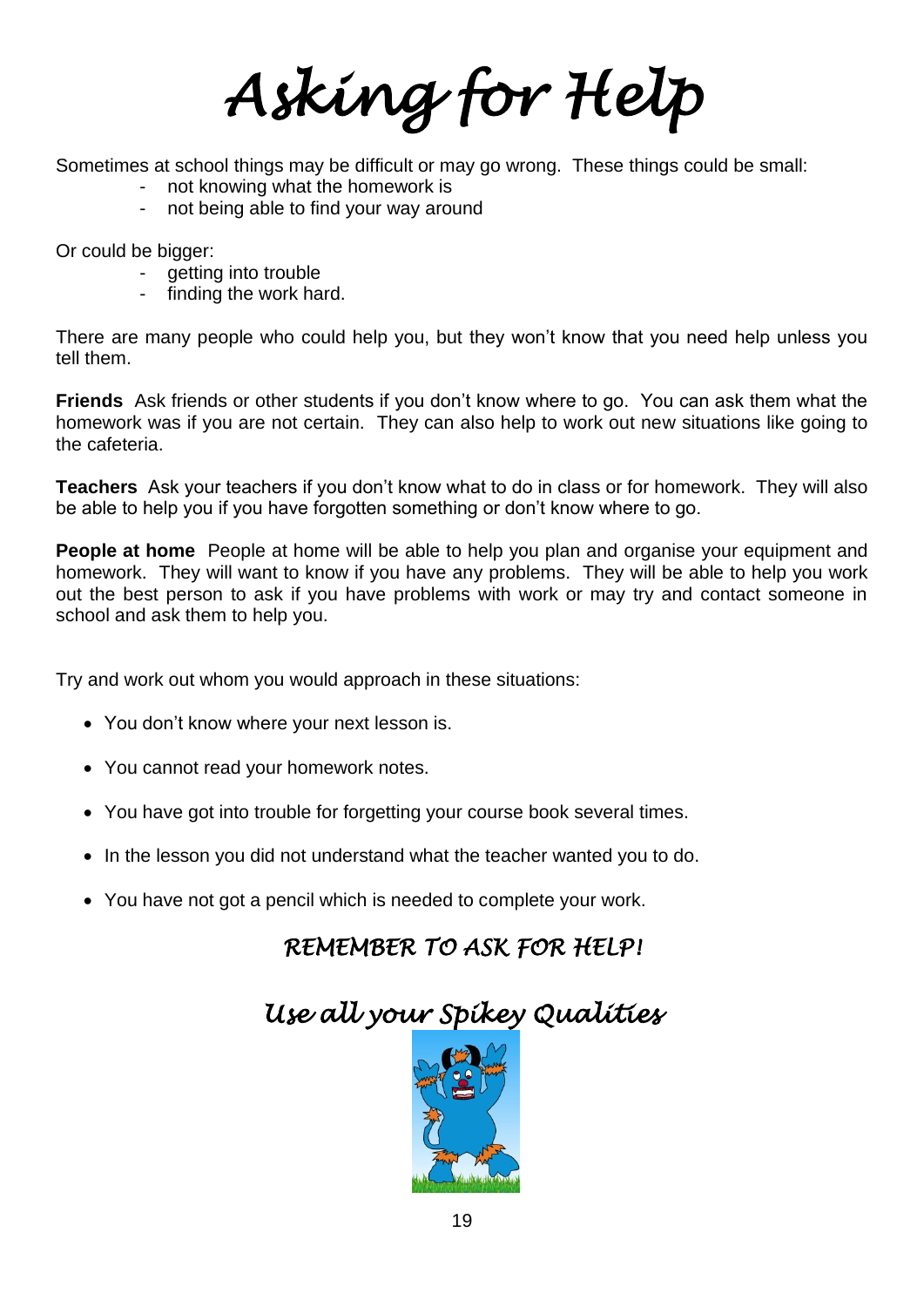*Saying Sorry* 

If you do break a school rule or behave in a way that upsets or hurts someone then you can show you are sorry by apologising. Sometimes this can be hard as it can be difficult to admit that you are wrong.

Here are some examples of times when you may need to say sorry.

#### **When you forget something**

- If you forget something, it is not a big problem. Everyone forgets things and it is always a good idea to say you are sorry.
- Imagine you have forgotten something. Practise saying the right words with a partner and then it will be easier when it does happen.

For example:

"I am sorry Sir / Miss. I'm not used to my timetable yet and I've forgotten to bring the right book. I will remember it for the next lesson."

#### **When you make a mistake**

- Mistakes can sometimes happen because you did not really understand what the teacher meant. Some things may be different from what you are used to and if you pretend that you understand when you don't the teacher will not know that you need help.
- Think up a situation in which you have not understood exactly what the teacher meant and discuss this with a partner. Take turns to explain to the teacher what has happened.

For example:

"I am sorry Sir / Miss, I have been listening, but I don't understand. Please could you tell me again."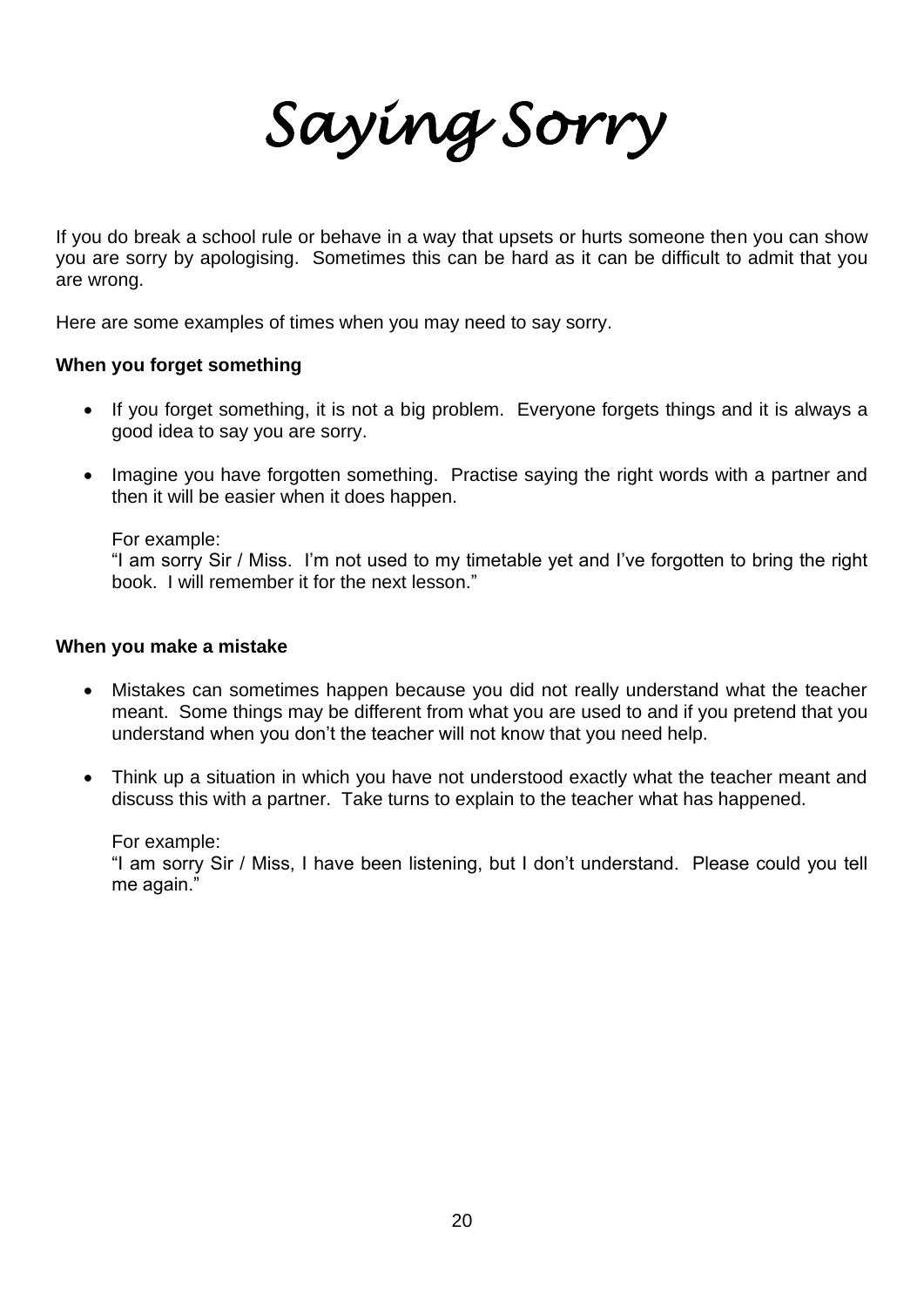# *Settling into Secondary School*

# (and how to solve the problems you might face)

Sometimes something can happen at school that makes you upset or anxious. A lot of people feel like this especially when they are starting somewhere new.

- **Keep calm.** Tell yourself, "I can solve this problem if I stay calm."
- **Decide what the problem is.**
	- Are you frustrated because you could not do something you wanted?
	- Are you upset because someone did something to you?
	- Are you worried because something has gone wrong?
- **Think about possible solutions.**
- **Think about the consequences.** What will happen if you try different solutions?
- **Pick the best solution.**

Talk with a friend or your family about what you would do in each of these situations in school.

- 1. You haven't done your homework.
- 2. You have forgotten your student planner.
- 3. You are in a crowd going upstairs and you think someone pushed you.
- 4. You think you are lost.
- 5. You see someone being bullied.
- 6. You find someone crying in the corridor.
- 7. You've lost your purse/ wallet.
- 8. You see someone stealing money from someone's bag.
- 9. You find someone's purse.
- 10. You've ripped your trousers/ skirt.



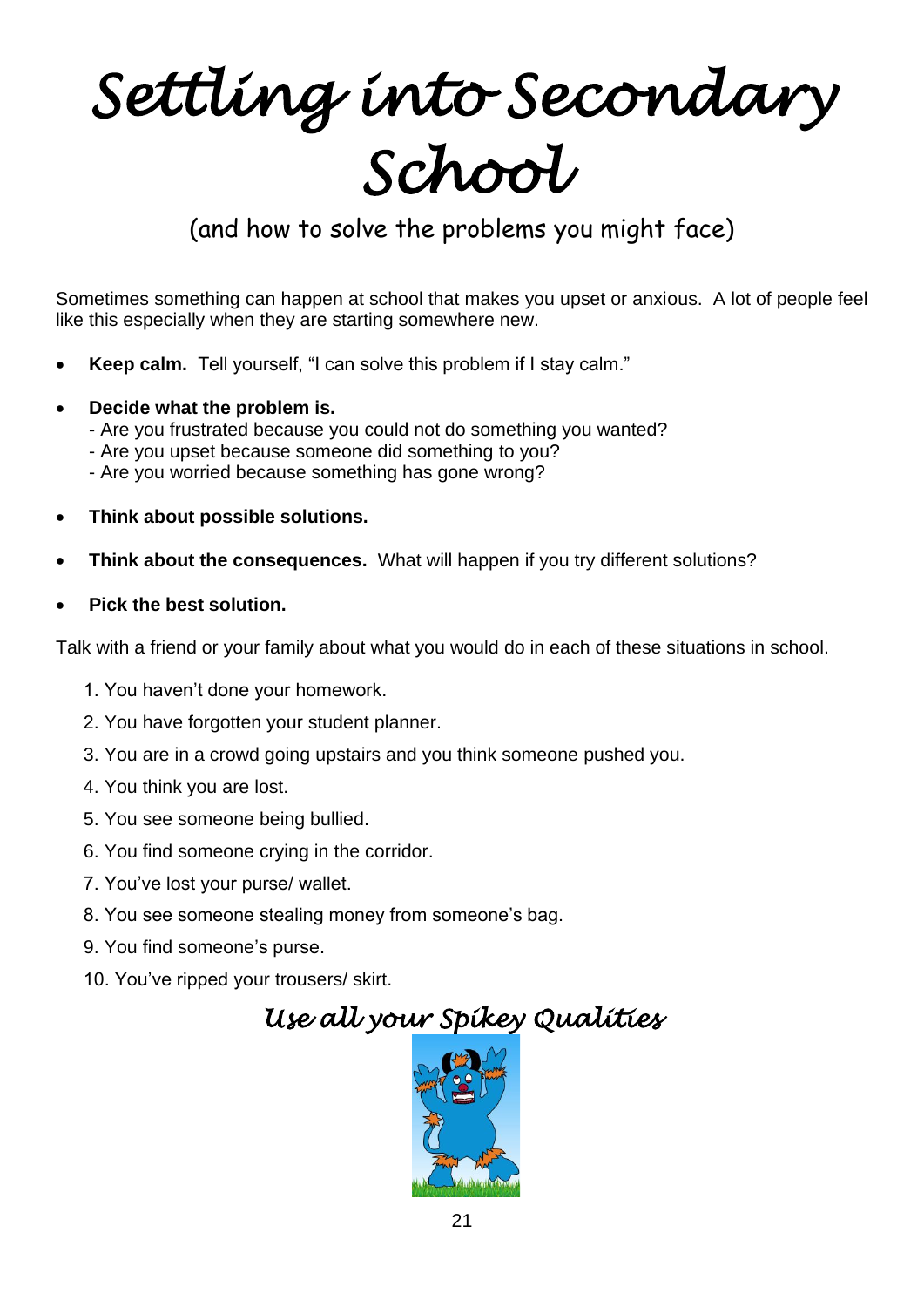# *Prompt Cards*

| If I can't find my way to class                                                                                                                                                                  | If I arrive Late                                                        |
|--------------------------------------------------------------------------------------------------------------------------------------------------------------------------------------------------|-------------------------------------------------------------------------|
| I will find my map and try to work it out.                                                                                                                                                       | I will go to the Office and tell someone I                              |
| I will try to ask someone in my class.                                                                                                                                                           | have arrived at school.                                                 |
| I will ask a teacher, TA or someone in                                                                                                                                                           | They will mark the register.                                            |
| the Office                                                                                                                                                                                       | I will go to my lesson                                                  |
| If I forget my homework<br>I will tell my Form Tutor.<br>I will tell my Subject Teacher when I get<br>the lesson.<br>The teacher will tell where to put my<br>homework when I bring it tomorrow. | People who can help me<br>Form Tutor:<br>SENCO:<br>TA:<br>Office Staff: |
| If I forget my PE Kit                                                                                                                                                                            | If I forget my lunch                                                    |
| I will tell my Form Tutor                                                                                                                                                                        | I will tell my Form Tutor.                                              |
| I will tell the subject teacher when I get                                                                                                                                                       | The Teacher or the Office Staff will call                               |
| to the lesson.                                                                                                                                                                                   | my Parents, who will bring it in.                                       |
| ??????                                                                                                                                                                                           | I can then eat my lunch at lunch time.                                  |
| If the person picking me up is late                                                                                                                                                              | If I forget any equipment, eg an apron                                  |
| I will go to the Office and tell one of the                                                                                                                                                      | or cooking ingredients                                                  |
| Office Staff.                                                                                                                                                                                    | I will tell my Form Tutor                                               |
| They will ring the person picking me up.                                                                                                                                                         | I will tell my subject teacher when I get                               |
| I will wait near the Office.                                                                                                                                                                     | to the lesson                                                           |
| I will be picked up soon.                                                                                                                                                                        | ???????                                                                 |



What would Spikey do???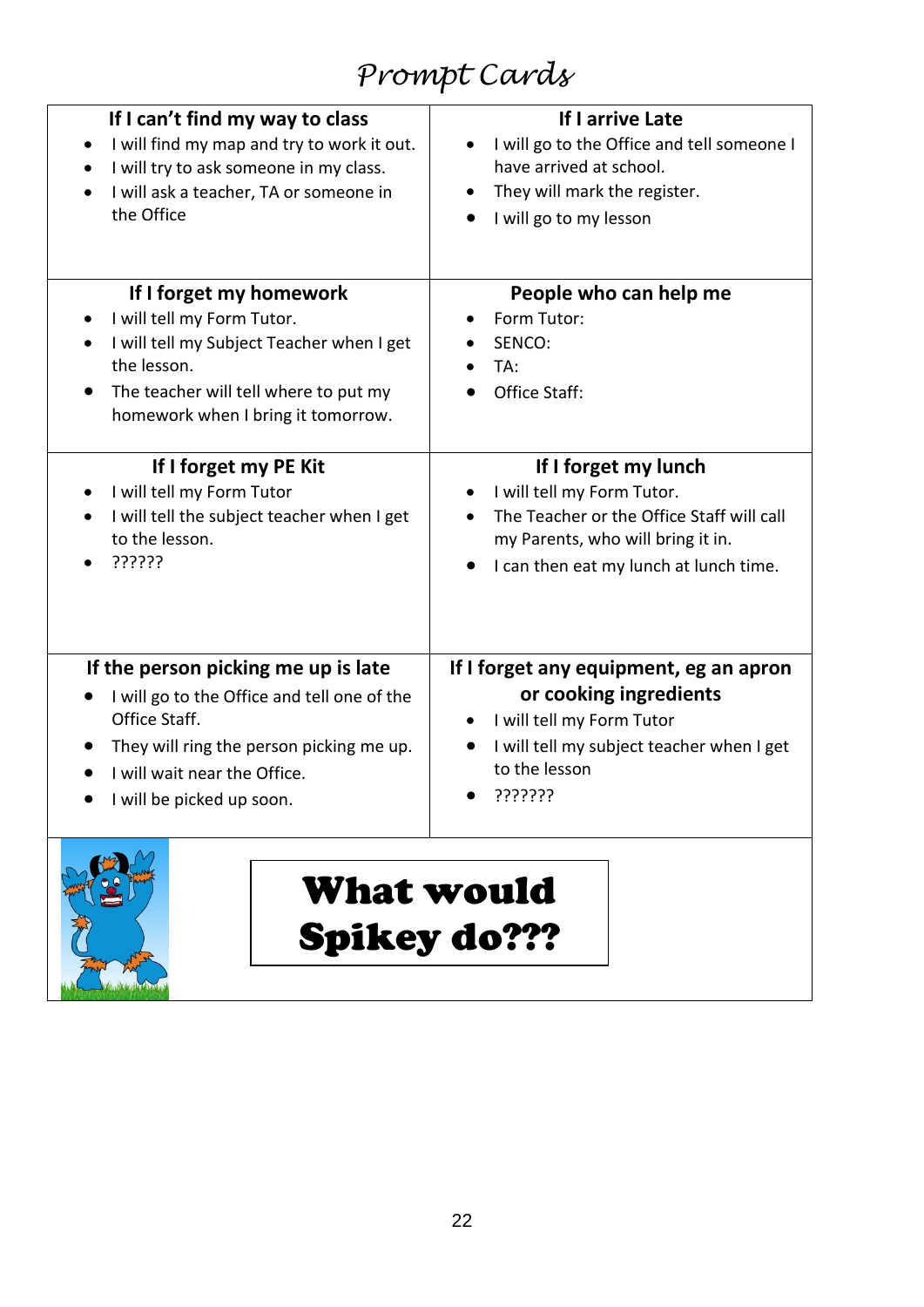School Times *School Times* 

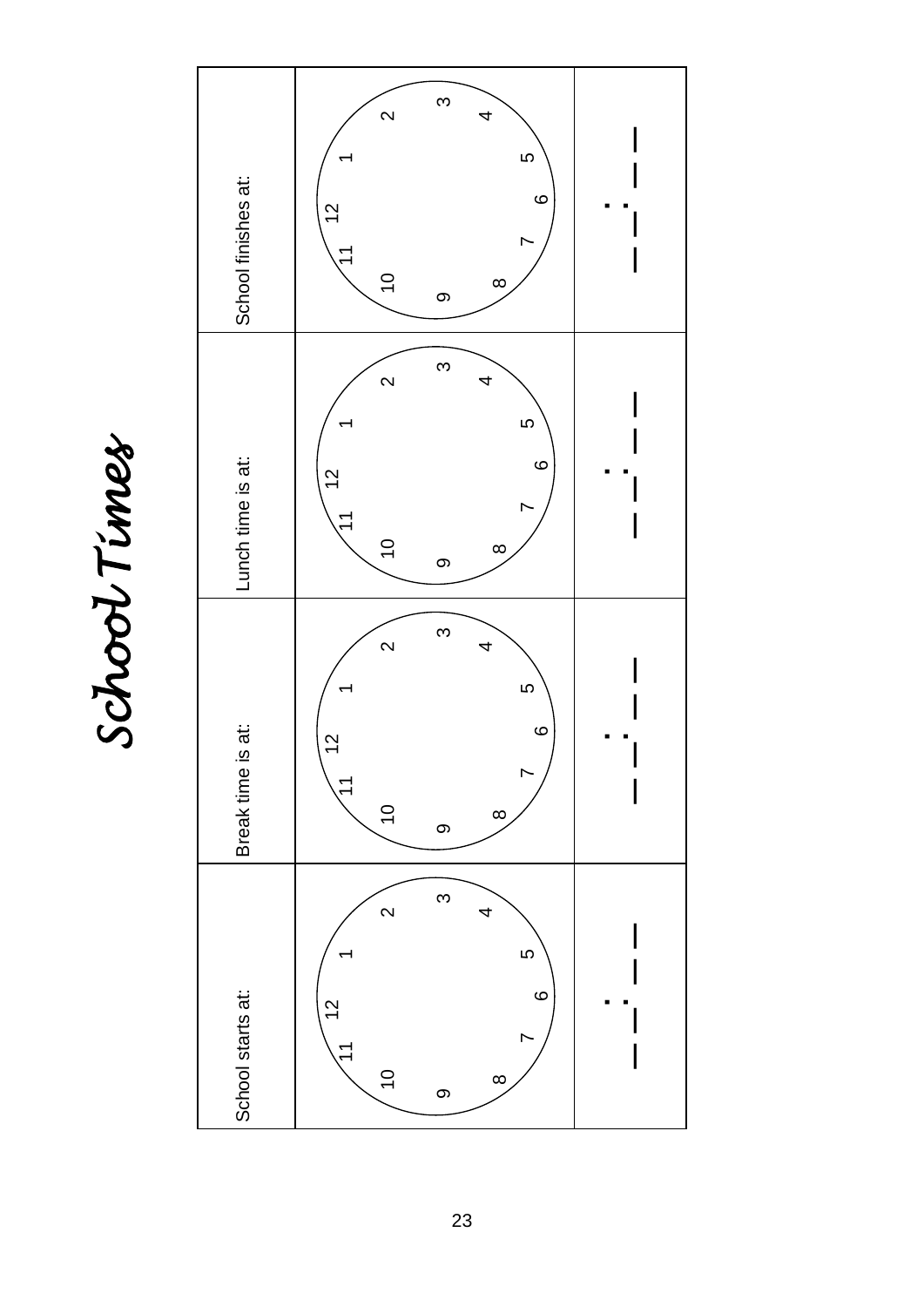# *Teasing and Sarcasm*

**Some teasing is done in good-natured fun,** but when teasing gets out of control it can be hurtful. Before jokingly teasing a friend, ask yourself these questions:



Is this an okay subject to tease someone about?

Will my friend understand that I'm teasing?

Have I been teasing my friend a lot lately?

Will this get on my friend's nerves?

**If you are teased and you don't like it,** resist the urge to hit or push your friend. You can ignore the teasing and simply walk away, or you can respond to the teasing by trying to diffuse the situation. Try making statements like these:

- "And your point is…?"
- "I've heard that one in primary school"
- "Tell me when you get to the funny part"
- "Can't you think of anything important to say?"
- "I'm sorry, were you speaking to me?"

**Sarcasm can be a form of teasing.** The words in this kind of teasing are nice, but the way the words are spoken adds to the teasing of sarcasm. When you use nice comments to be sarcastic, you exaggerate the expression in your voice and on your face. Say each phrase on the left in a sarcastic tone to show the meaning on the right.

| "Yeah, whatever" | means: | You are not  |
|------------------|--------|--------------|
| "Ah , well done" | means: | That's stupi |
| "Pizza face"     | means  | Spotty face  |

means: You are not bothered means: That's stupid

**Before you tease someone, ask yourself this question:**

Am I treating this person the way I would like to be treated?

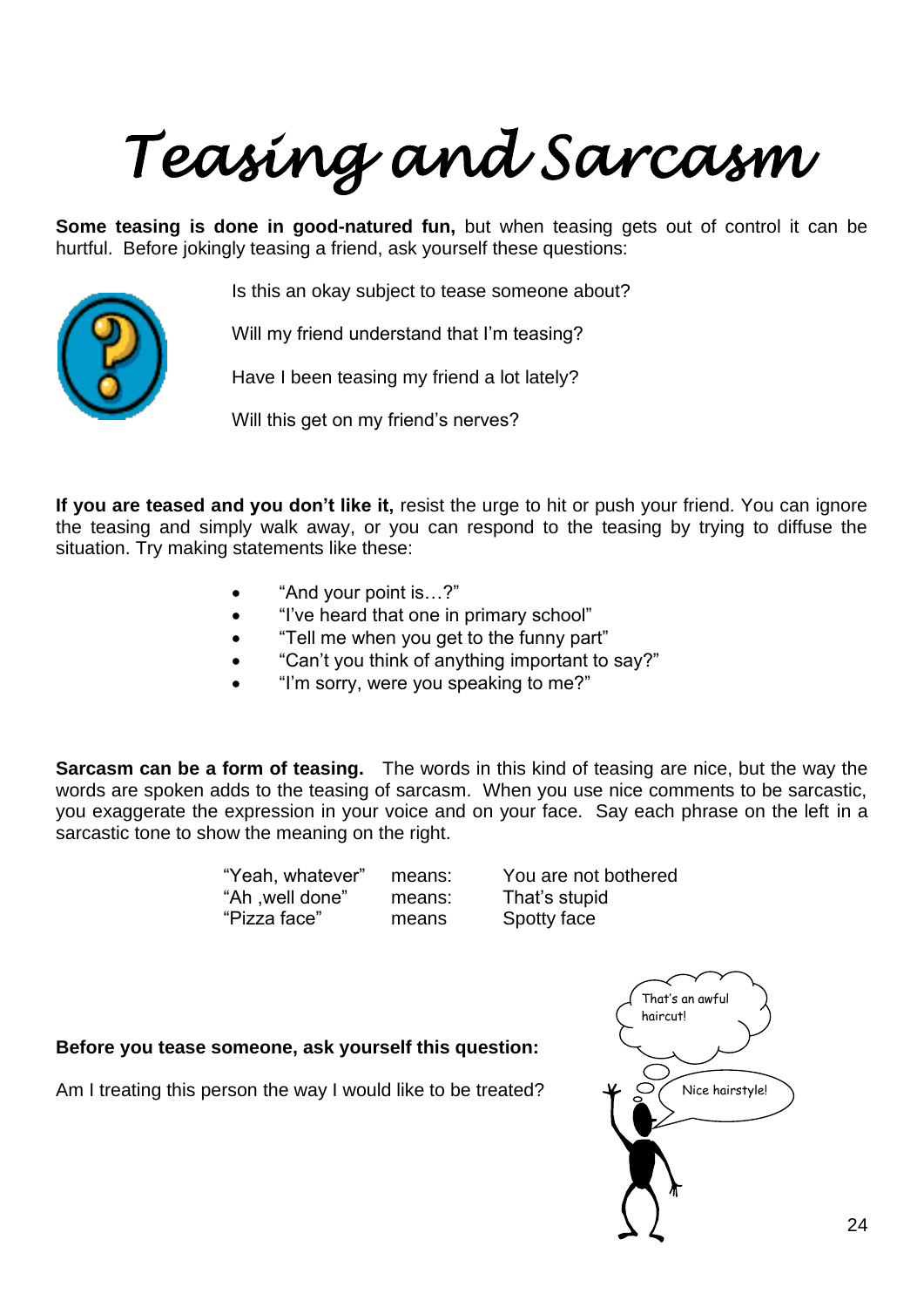*Joining-in* 

Joining in conversation or a group activity can be scary. However, it is one way to make new friends. Try these strategies for joining in.



**Watch and listen.** Observe what the group is doing. Listen to what the people are saying. Don't interrupt.



**Make a friendly comment or gesture.** Nod your head and smile. Make comments like, "That's a good idea", or "That looks great".



Find something you have in common with the group. Think about your own experiences. You could say, "I saw that movie", or " I have that game at home". Keep your comments short.



**Ask to join the group.** Wait for a pause in the conversation. You could say, "Can I walk with you?" "Do you need any help?" or "Can I play?"



**Accept 'no' for an answer.** Sometimes people don't want you to be part of the group. Don't argue or complain. Go and ask someone else.

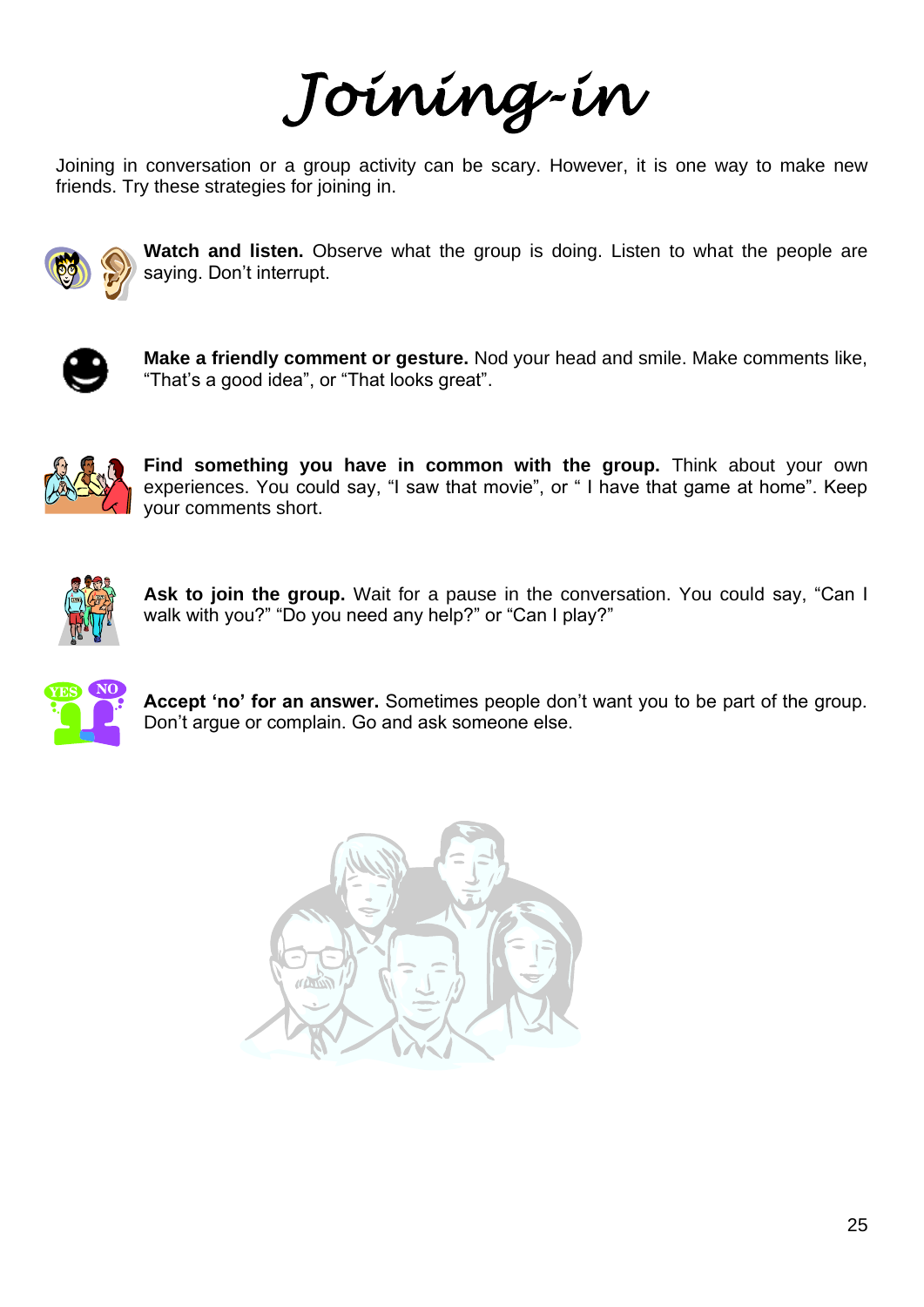*Sharing Information*

Sometimes friends will tell you information. It can be OK to tell other people some bits of information. Other information you should tell no one, these are considered to be secrets.

It can be tempting to share secrets, but think:

- How will my friend feel if I share this secret?
- How will this affect our friendship?
- How would I feel if my friend shared a secret like this about me?

Who could you tell these things to?

- 1. Your friend says that they like Sam.
- 2. Your friend says their Dad is in jail.
- 3. Your friend says they are going to watch a film tonight.
- 4. Your friend says they hate wearing school uniform.
- 5. Your friend says he smokes.

Make up your own: \_\_\_\_\_\_\_\_\_\_\_\_\_\_\_\_\_\_\_\_\_\_\_\_\_\_\_\_\_\_\_\_\_\_\_\_\_\_\_\_\_\_\_\_\_\_\_\_\_\_\_\_\_\_\_\_



\_\_\_\_\_\_\_\_\_\_\_\_\_\_\_\_\_\_\_\_\_\_\_\_\_\_\_\_\_\_\_\_\_\_\_\_\_\_\_\_\_\_\_\_\_\_\_\_\_\_\_\_\_\_\_\_\_\_\_\_\_\_\_\_\_\_\_\_\_\_\_\_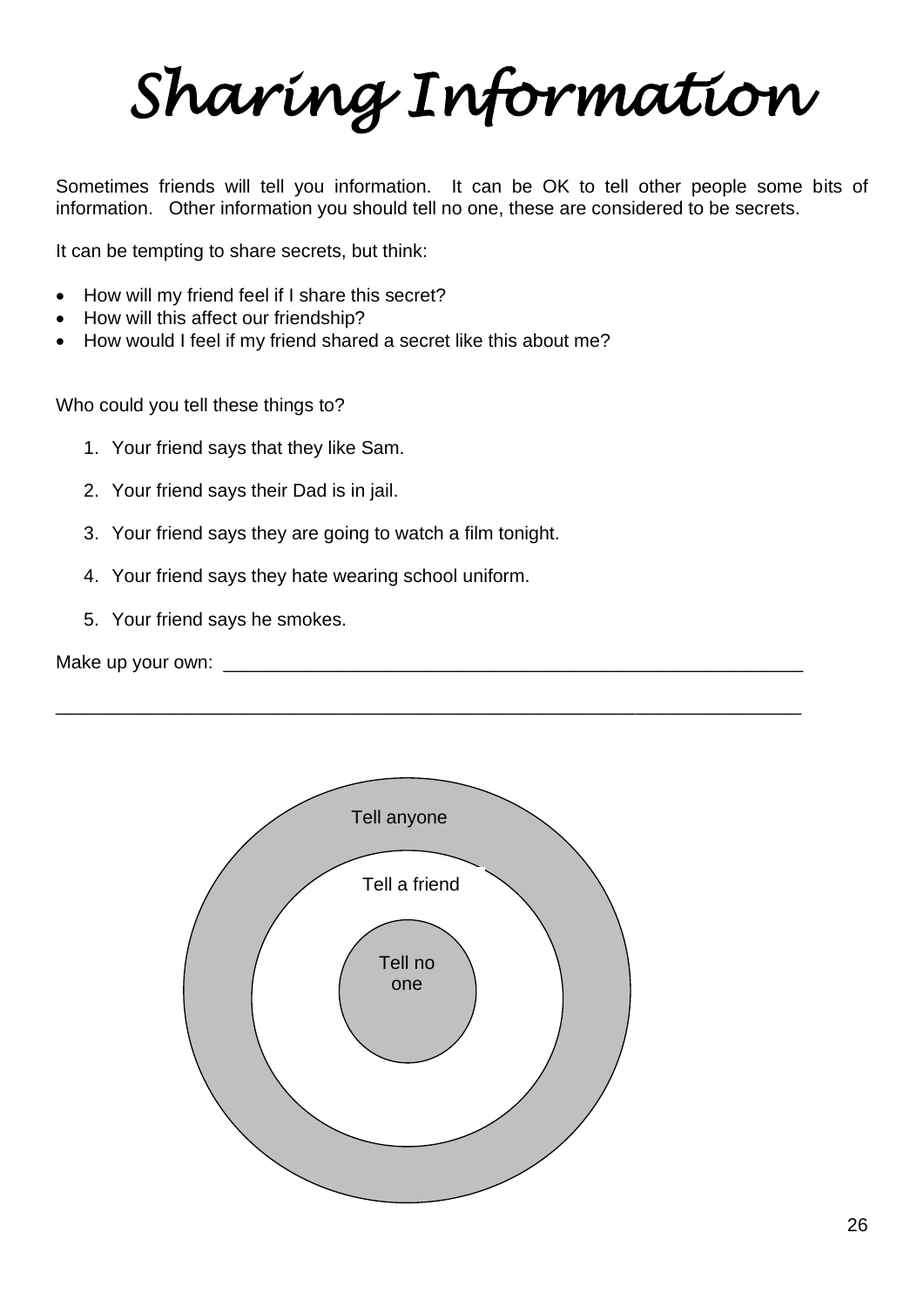*Facts about Bullying* 

## **Bullying:**

- Is any behaviour by an individual or a group that deliberately harms another.
- Can be physical or involve threats of physical harm.
- Can be name-calling or spoken teasing.
- Can be demanding money of things, or making someone do something they do not want to do.
- Can involve excluding someone (deliberately leaving someone out of an activity, ignoring them etc.)
- Is usually repeated over a period of time.- Several Times on Purpose
- Takes place when one person or group has more power than the person or group being bullied.

## **Bullying is not:**

- An accidental bump or jostle, in the school corridor, for example.
- An argument with a friend.
- A friend being nasty over something specific.
- A one-off fight or argument.

## **Why do people bully?**

- Very few people who are happy with themselves bully others
- Sometimes bullies have been bullied themselves they are looking for someone to take their anger out on.
- Sometimes bullies are jealous.
- Bullying can make people feel strong and powerful, but they often feel bad too.